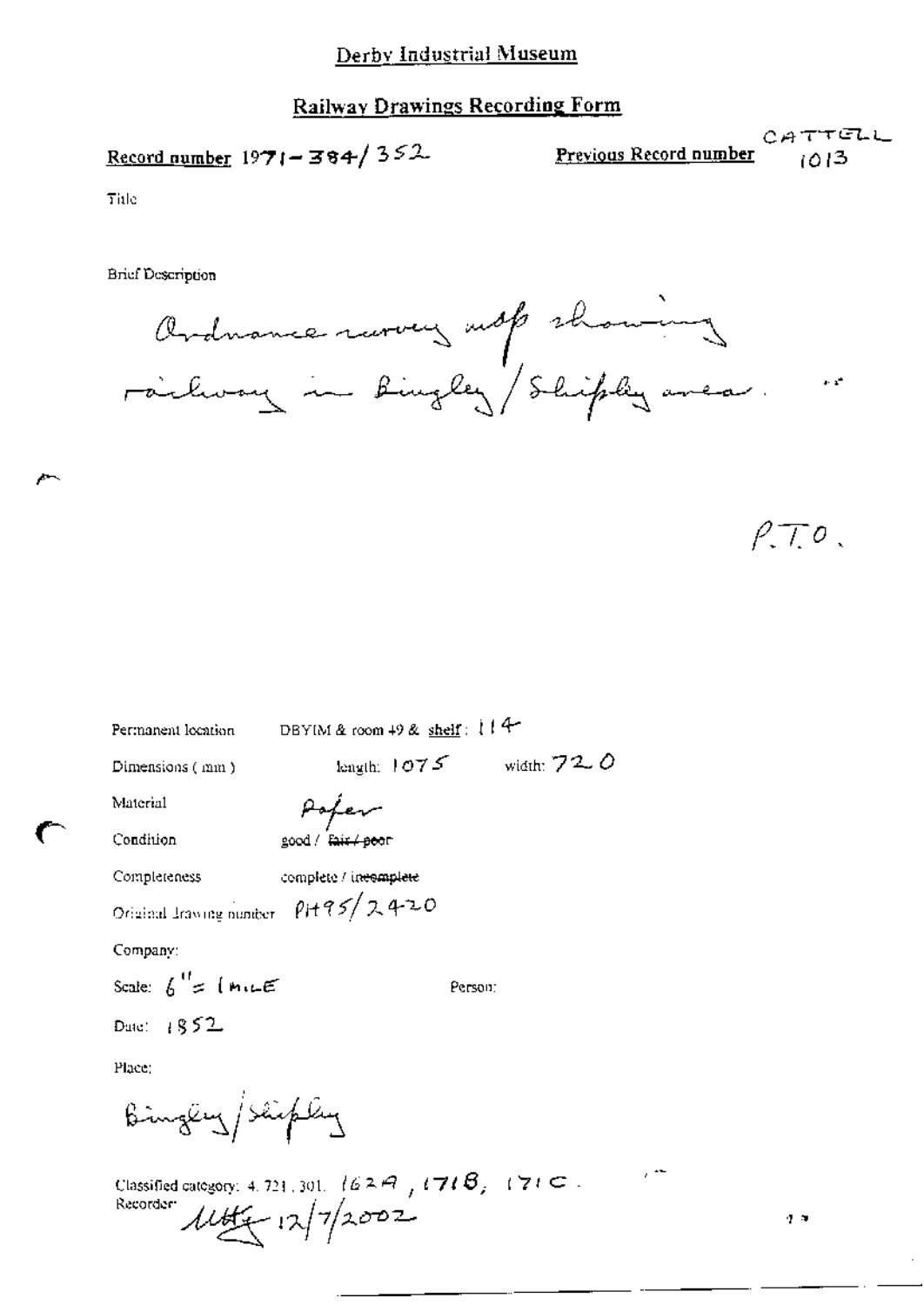# **Railway Drawings Recording Form**

| Record number 1997-5/ $724.20$                             |                                                              | Previous Record number MRP 132/810       |
|------------------------------------------------------------|--------------------------------------------------------------|------------------------------------------|
| Title                                                      | MIOLAND RAILWAY<br>PLANS AND SECTIONS                        |                                          |
| <b>Brief Description</b>                                   | NEW RAILWAYS & WORKS & PLANS OF LANDS<br><b>SESSION 1890</b> |                                          |
|                                                            | BOOK OF VARIOUS PLANS                                        |                                          |
|                                                            |                                                              | Plan & rection showing new road level    |
|                                                            |                                                              | under railway north of Shipley staten on |
|                                                            | Shipley - Shipton route.                                     |                                          |
|                                                            |                                                              | West Riding of the County of Look        |
|                                                            | Family of Bradford                                           |                                          |
|                                                            | Township of Schipley                                         |                                          |
|                                                            |                                                              |                                          |
| Permanent location                                         | DBYIM & room 49 & shelf: $94$                                |                                          |
| Dimensions (mm)                                            | length: $750$                                                | width: $\mathcal{S}$ / O                 |
| Material                                                   | Paper                                                        |                                          |
| Condition                                                  | good / fair / poer-                                          |                                          |
| Completeness                                               | complete / incomplete                                        |                                          |
| Original drawing number $\Omega$ and $\mathcal{L} \oslash$ |                                                              |                                          |
| Company: $MR$                                              |                                                              |                                          |

 $1''=3.2cH$  HORIZ Scale:  $10 - 30$ FT VERT  $1890$ Date:

Person: Alfred A Longley

÷.,

Place:

∸-.

 $\sim$ 

Shipley

\*Classified category:  $4.721,301,17.1\beta$ Recorder:  $\frac{\mu}{\sqrt{25}}$  23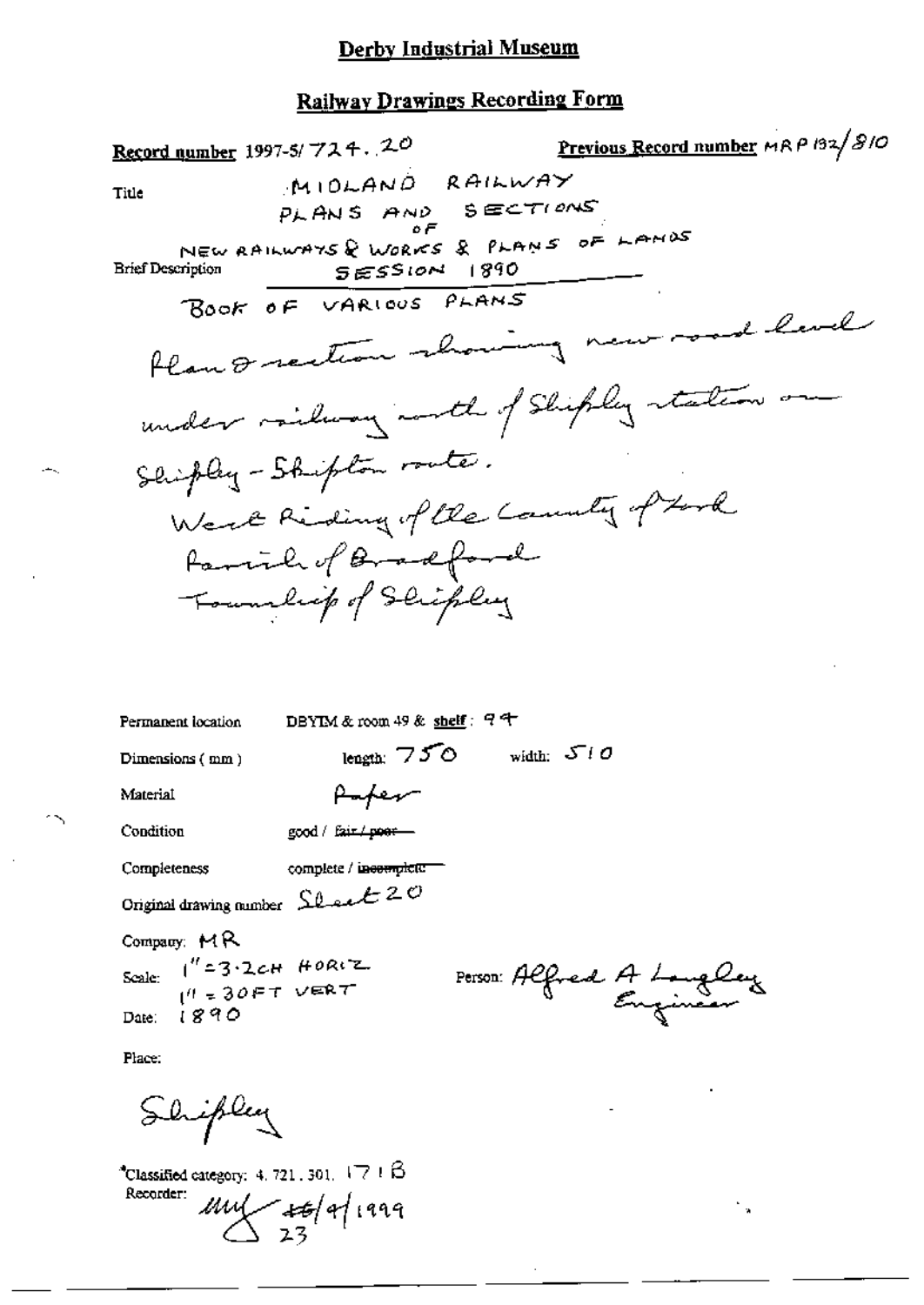### **Railway Drawings Recording Form**

#### Record number 1997-5/ 404.1

Previous Record number MRP132/448

Title

**Brief Description** 

Plan of land with roads, buildings, route contre lines. hand area purchased by MR tolle coloured peints.

Permanent location DBYIM & room 49 & shelf:  $\overline{76}$ 

 $554, 767$ 

Dimensions (mm)

length:  $605$  width:  $345$ 

Condition

Completeness

Material

Tracing paper on paper on folice good / fair / poor

complete / incomplete-

Original drawing number

Company:  $M \, R$ 

Scale:  $\frac{1}{1}$  = 2  $\frac{1}{2}$   $\frac{1}{2}$   $\frac{1}{2}$ 

Person:

Date:  $1859$ 

Place:

Shipley

Classified category: 4.721.301. 4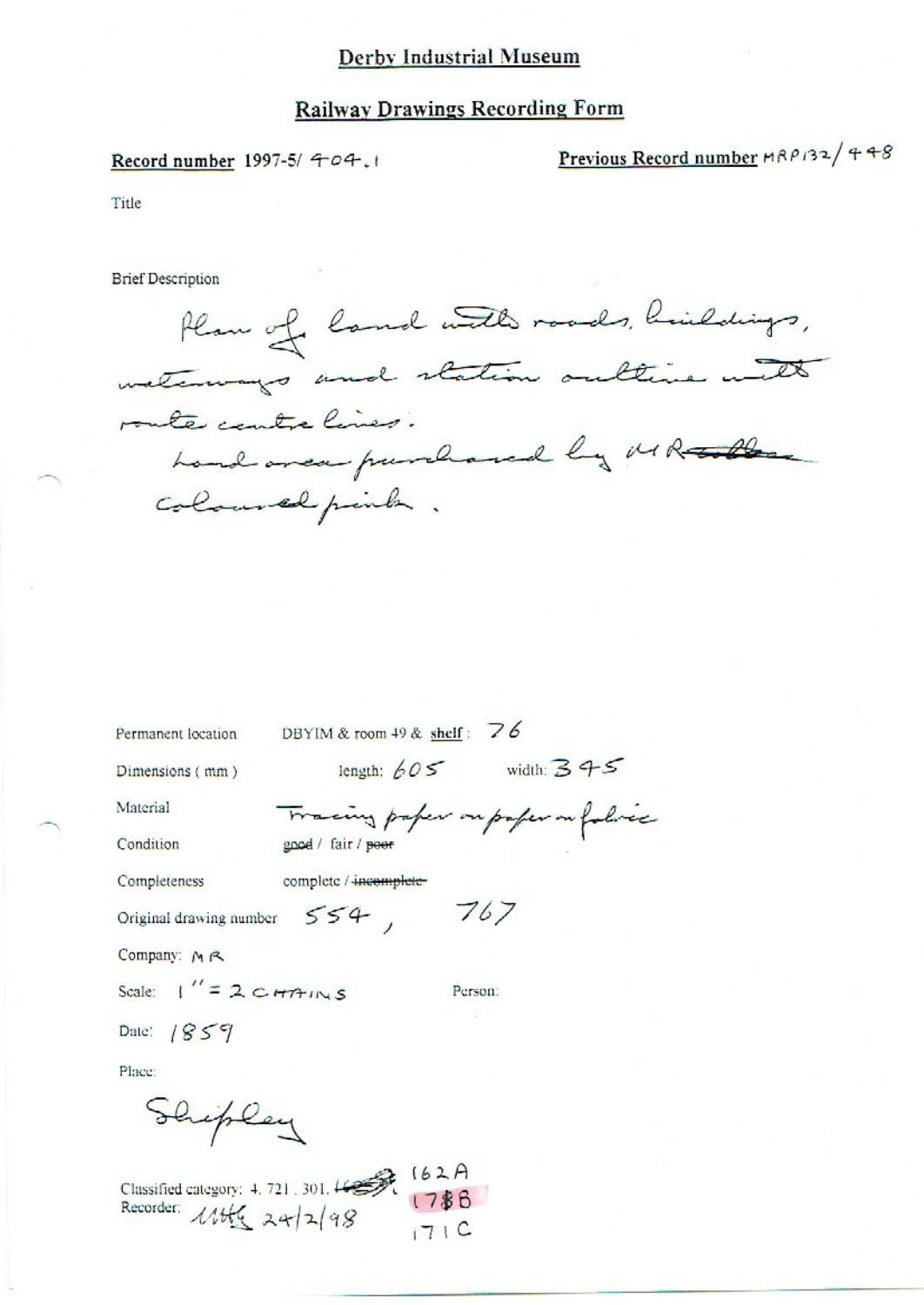### **Railway Drawings Recording Form**

Record number 1997-5/ 40 4, 2

Previous Record number  $MAP12/44$ 

Title

**Brief Description** 

List of tenants at Shipley with Name, Description of Property / Land, Rental,

Permanent location DBYIM & room 49 & shelf: 7 6

Dimensions (mm)

Faper

complete / incomplete

good / fair / poor

Condition

Material

Completeness

Original drawing number

Company: M R

Scale:  $-$ 

Person: .

length:  $415$  width:  $33.5$ 

Date: May 1859

Place:

Shiply

Classified category: 4.721.301.  $11606$  24/2/98 1716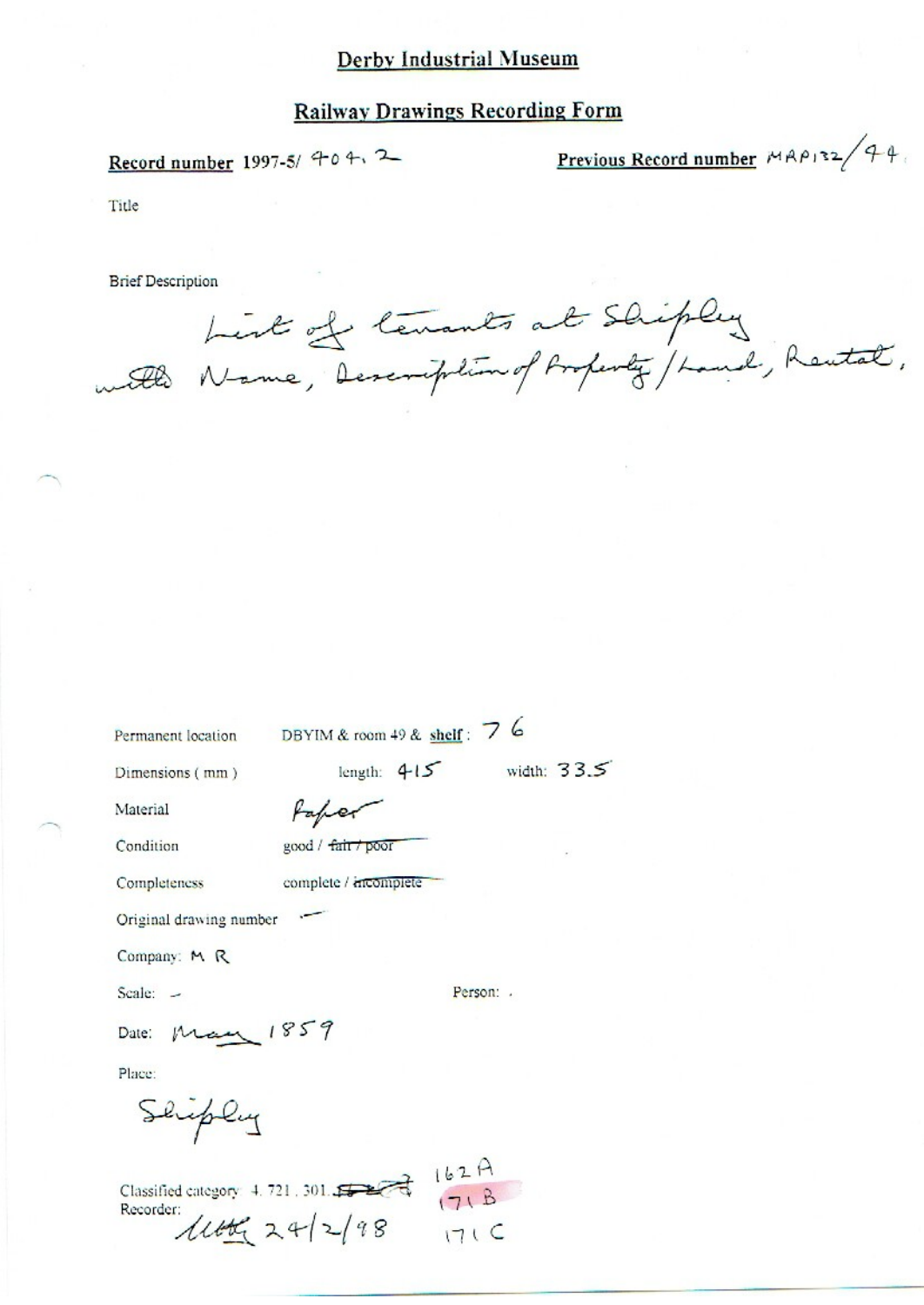# **Railway Drawings Recording Form**

 $Sh_1b$  Leg

Record number 1997-5/ 4-4-0

Previous Record number 14RP132/488

Title

**Brief Description** 



| Permanent location                                               | DBYIM & room 49 & shelf : $78$ |                               |
|------------------------------------------------------------------|--------------------------------|-------------------------------|
| Dimensions (mm)                                                  |                                | length: $620$ width: $4-4-0$  |
| Material                                                         | Paper on foliar                |                               |
| Condition                                                        | good / fair / poor             |                               |
| Completeness                                                     | complete / incomplete-         |                               |
| Original drawing number $\overline{\times}$ III, 116   $5\sigma$ |                                |                               |
| Company: MR                                                      |                                |                               |
| Scale: $\frac{1}{2}$ " $\approx$ 40 FeTE T                       |                                | Person: $\epsilon$ -37 $\rho$ |
| Date: $0$ and $(8.86)$                                           |                                |                               |
| Place:                                                           |                                |                               |
| Ship ley                                                         |                                |                               |
|                                                                  |                                |                               |

Classified category: 4. 721, 301.  $171B$ Recorder: 11/3/998  $162A$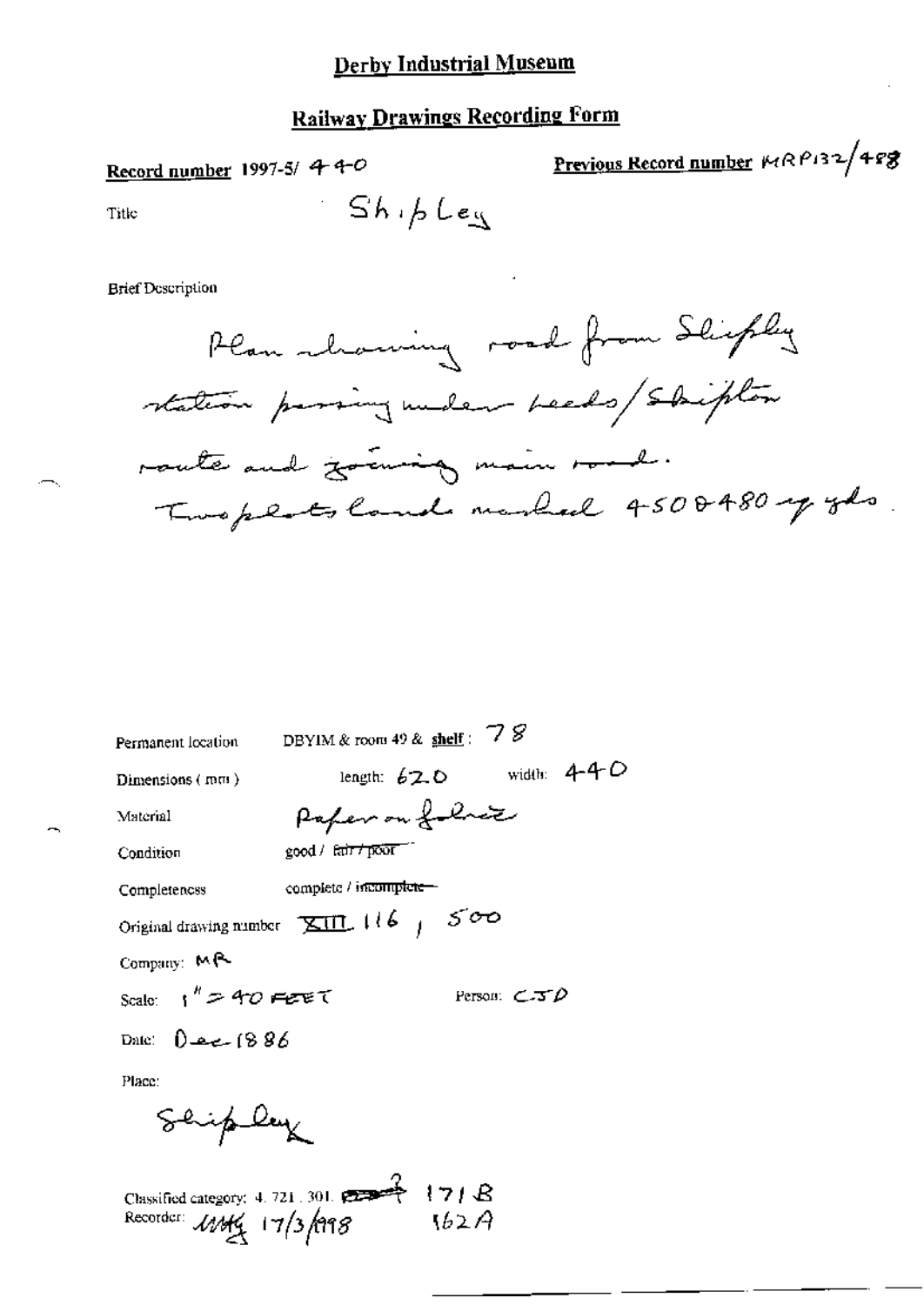### **Railway Drawings Recording Form**

#### Record number 1997-5/333

Previous Record number HRP132/377

Title

 $Sh(hLeg)$ 

#### **Brief Description**

Plan showing parcel of land vold to Mr John Fren, edgament to Colne Shiply railway

Permanent location

DBYIM & room 49 & shelf:  $\bigtriangledown$  2

length:  $555$ 

Dimensions (mm)

Paper - folio

Condition

Material

Completeness

complete / incomplete-

good / fair / poor

Original drawing number  $\bigcap$   $559$ 

Company: MR

Scale:

Date:

 $1''$ =40FEET Of April 1861

Person:

width:  $455$ 

Place:

Shipley

Classified category:  $4.721$ ,  $301$ .  $452$  (71 B) Recorder:

 $1168, 6/2/98$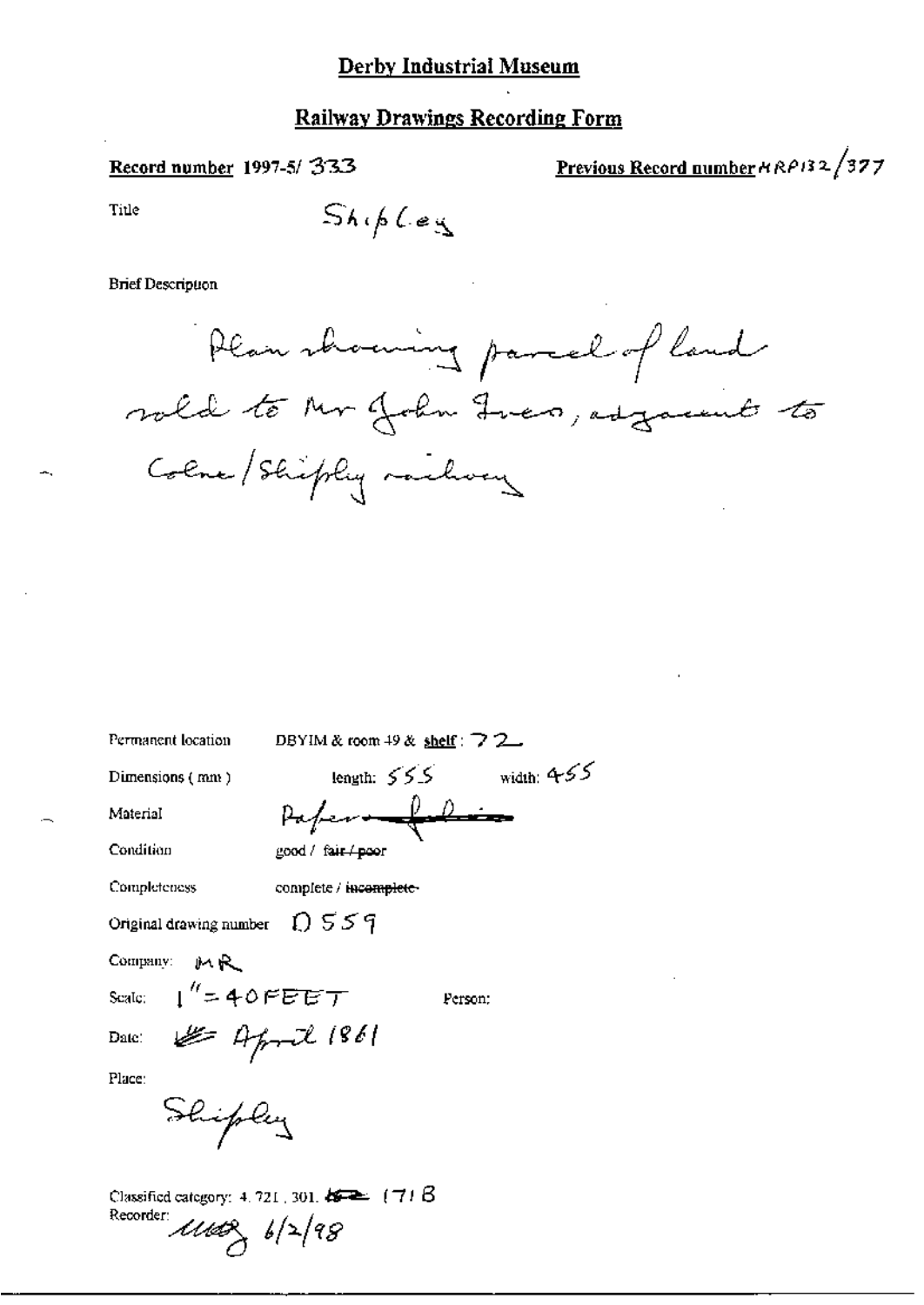# **Railway Drawings Recording Form**

Record number 1997-5/1239

Previous Record number MRP132 /810

ē.

Title

**Brief Description** 

Additional Caudo

77

| Permanent location      | 39<br>DBYIM & room $#$ & shelf: |         |
|-------------------------|---------------------------------|---------|
| Dimensions $(mm)$       | length:                         | width:  |
| Material                |                                 |         |
| Condition               | good / fair / poor              |         |
| Completeness            | complete / incomplete           |         |
| Original drawing number |                                 |         |
| Company:                |                                 |         |
| Scale:                  |                                 | Person: |
| Date:                   |                                 |         |
| Place:                  |                                 |         |

Bingley

Classified category: 4, 721, 301,  $\uparrow$  7 ( $\upbeta$ Recorder: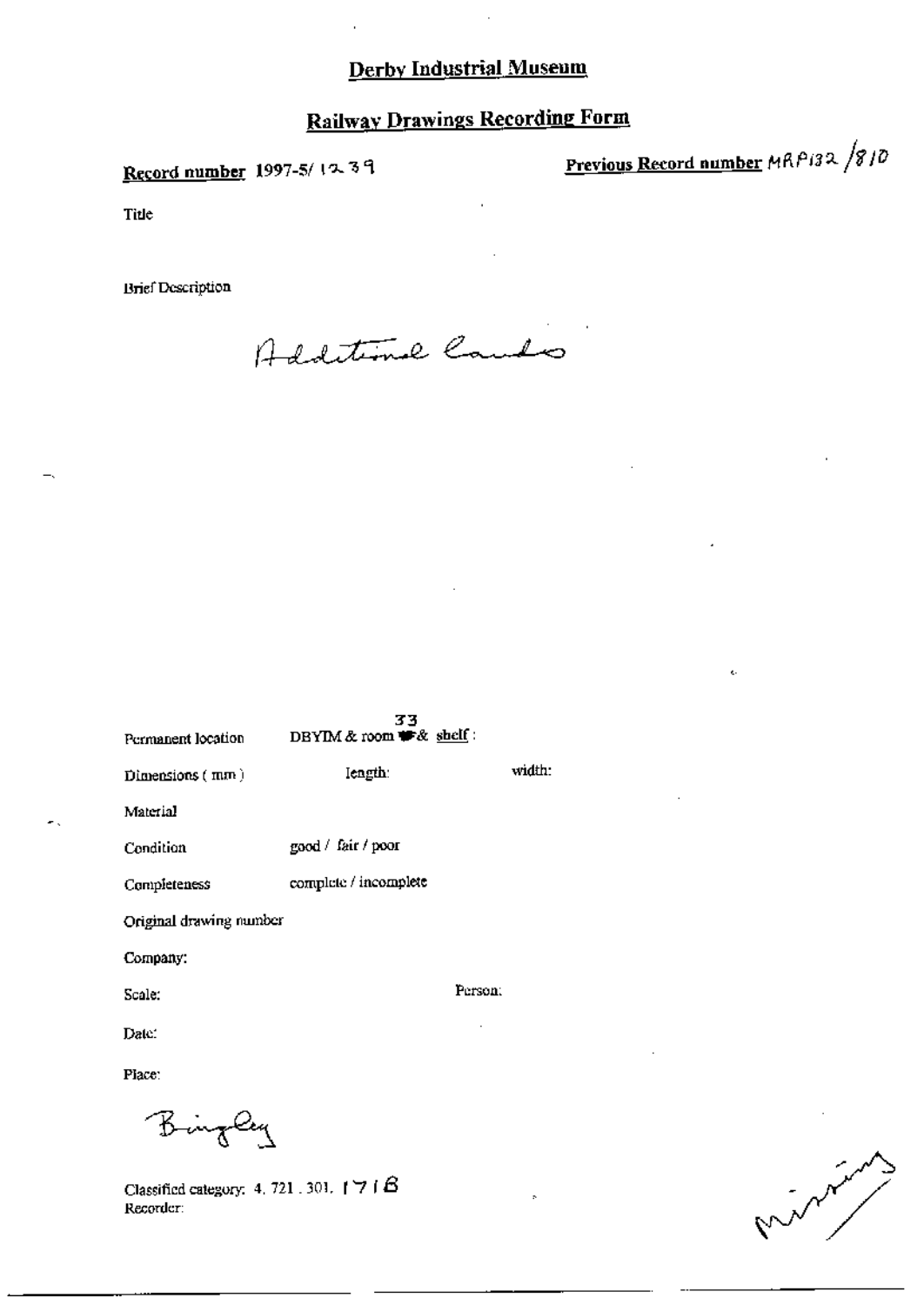#### **Railway Drawings Recording Form**

Previous Record number MRP 132/810 Record number 1997-5/724.24 MIDLAND RAILWAY Title PLANS AND SECTIONS  $0F$ NEW RAILWAYS & WORKS & PLANS OF LANDS **Brief Description** SESSION 1890 BOOK OF VARIOUS PLANS Plan of Bringley Station area shown between Wellington St 9 gravel Lane. West Riding of the Country of Fork Favorth of Bingley Foundrip of Bingley otherwise Bingley well Michlethwaite & Harden. DBYIM & room 49 & shelf: 94 Permanent location length:  $750$  width:  $510$ Dimensions (mm) Paper Material Condition good / fair / poorcomplete / incomplete Completeness Original drawing number Sheet 24 Company:  $MR$ Person: Alfred A Languey Scale: Date: 1890 Place: Bingley

"Classified category: 4.721.301.  $\sqrt{7}$  |  $\beta$ Recorder:  $\n *mu*  $\left| \frac{46}{23} \right|$  1999$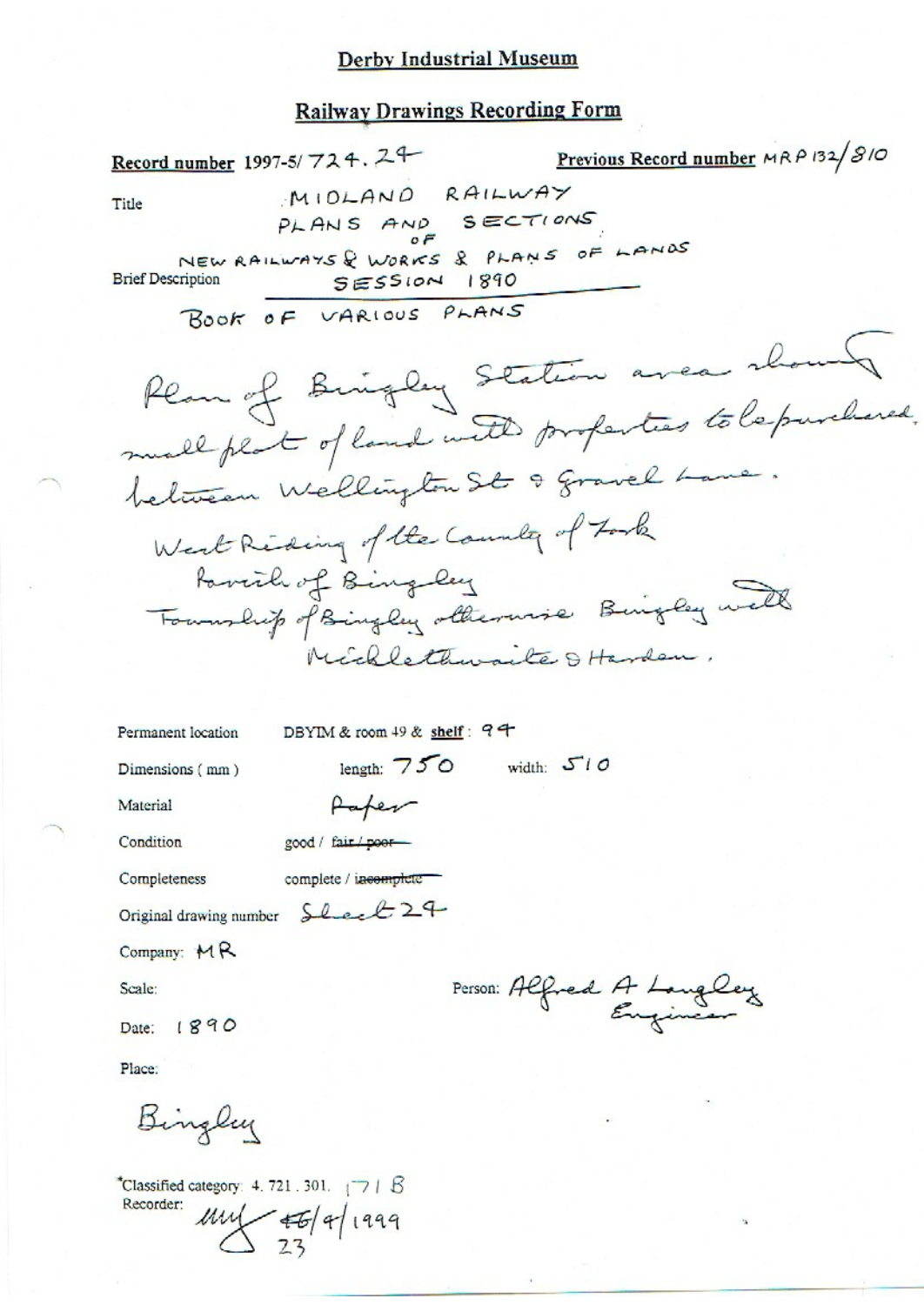### **Railway Drawings Recording Form**

# Record number 1997-5/664

Previous Record number  $r^{1/2/2}$ /744

Title

BingLey

**Brief Description** 



Permanent location Dimensions (mm)

length:  $H(S)$ width:  $\acute{\rm s}$  50

DBYIM & room 49 & shelf:  $9$  |

Material

Condition

Completeness

Auferson folice good / fair / poor

complete / incomplete

Original drawing number  $87<sup>k</sup>$  , 646

Company: MR

Person:

Date:  $T_{\text{true}}(2,1878)$ 

Scale:  $1'' = 40$  Fere  $7$ 

Place:

Bingley

Classified category: 4, 721, 301, 174 B Recorder:  $100 + 6 = 18/12/1998$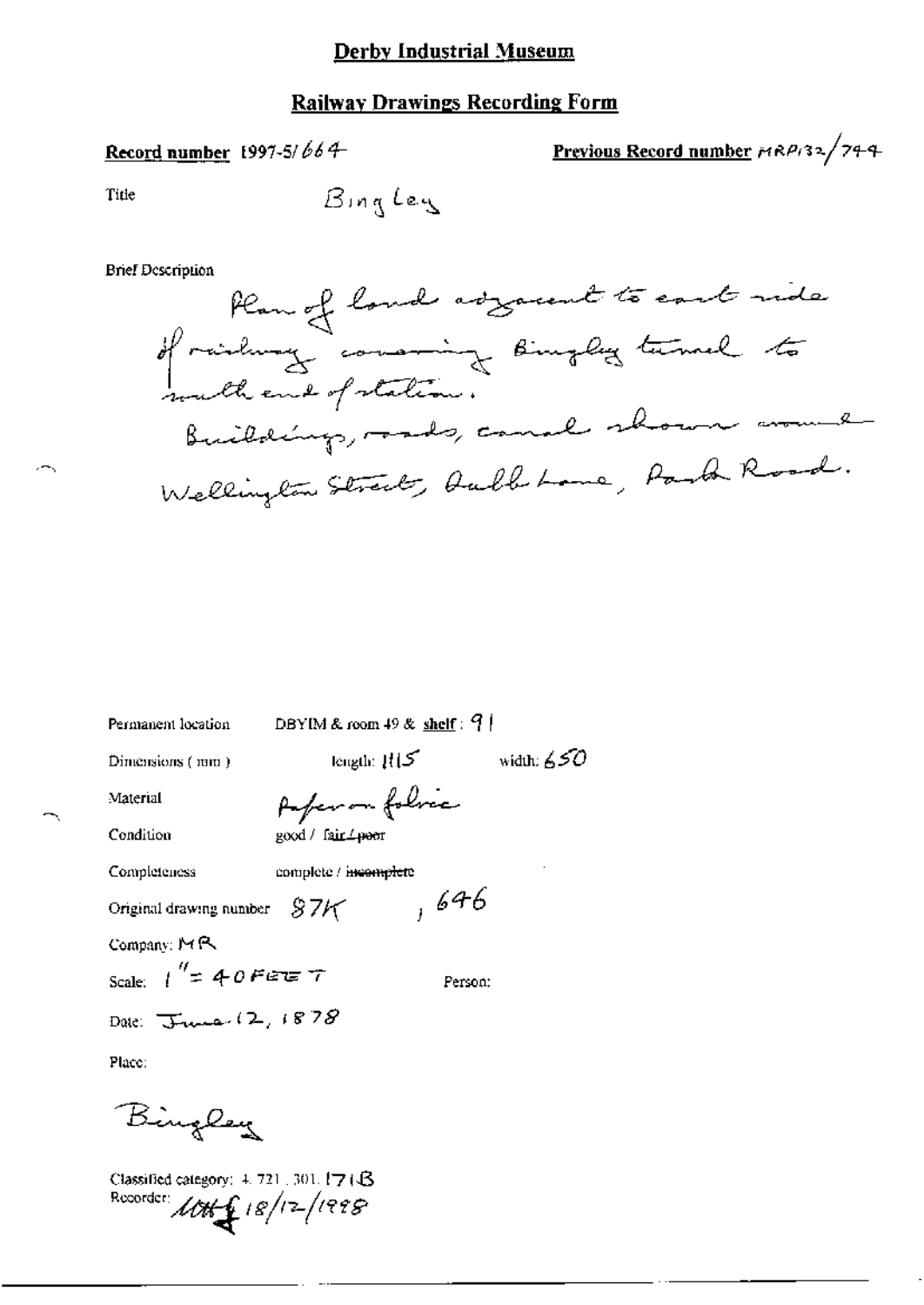# **Railway Drawings Recording Form**

# Record number 1997-5/965

Previous Record number MRP132/1013

 $\mathcal{F}^{\text{max}}$  .

**Title** 

 $\overline{\phantom{a}}$ 

Thursday

**Brief Description** 

| Plan of proposed route though      |  |
|------------------------------------|--|
| Throates showing MR boundaries and |  |
| edgreent houses troods.            |  |

| Permanent location           | DBYIM & room 49 & shelf: $\downarrow$ 3 J |
|------------------------------|-------------------------------------------|
| Dimensions (mm)              | width: $435$<br>length: $810$             |
| Material                     | Tracing paper on poper on folice          |
| Condition                    | good / fair / poor"                       |
| Completeness                 | complete / incomplete                     |
| Original drawing number      | 230                                       |
| Company: $M R$               |                                           |
| Scale:                       | Person: $\subset$ $\Im D$                 |
| Date: $\frac{2}{12}$ 11/1888 |                                           |
| Place:                       |                                           |
| یہ ہیں۔                      |                                           |

Classified category: 4, 721, 301,  $(7)^8$ <br>Recorder:  $\mu\mu$   $(2/11/199)$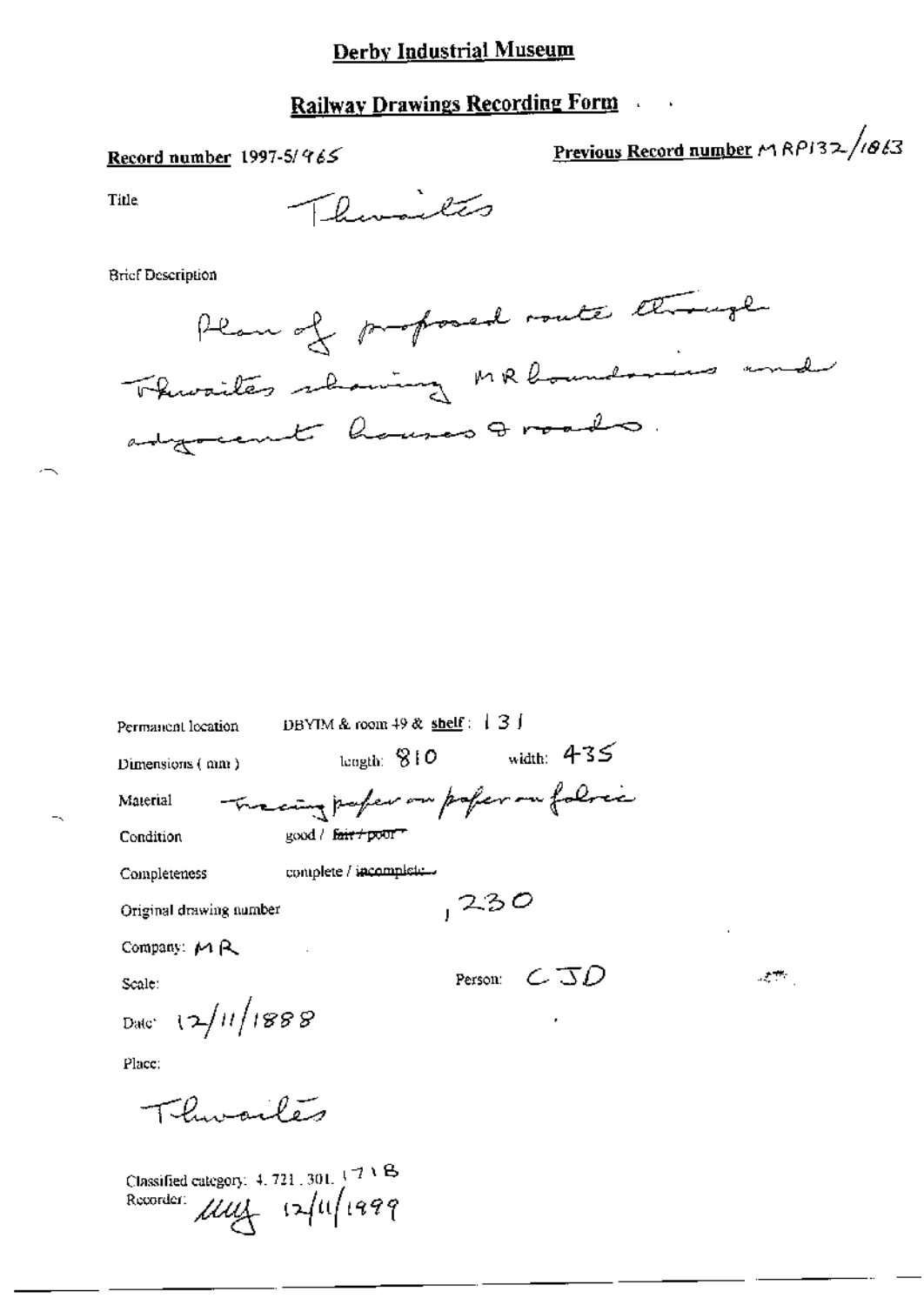# Record number 1997-5/ $852$

 $\cdot$ 

Previous Record number 
$$
MRP/3
$$
  $\frac{2}{93}$ 

**Tille** 

 $\ddotsc$ 

**Brief Description** 

| Permanent location             | DBYIM & room 49 & shelf: $12.9$ |              |
|--------------------------------|---------------------------------|--------------|
| Dimensions $(mn)$              | length; $1170$                  | width: $620$ |
| Material                       | Paper on follow                 |              |
| Condition                      | good / <del>fair/ poo</del> r-  |              |
| Completeness                   | complete / incomplete $\Box$    |              |
| Original drawing number        | ,643                            |              |
| Company: $M \sim$              |                                 |              |
| Scale: $1'' = 1$ crosser $1''$ |                                 | Person:      |
| Date: $M_{\text{p}}$ 1879      |                                 |              |
| Place:                         |                                 |              |
| Thursites                      |                                 |              |

Classified category: 4.721.301. 1718<br>Recorder:<br> *Uto*  $\frac{7}{4}$  27/8/1999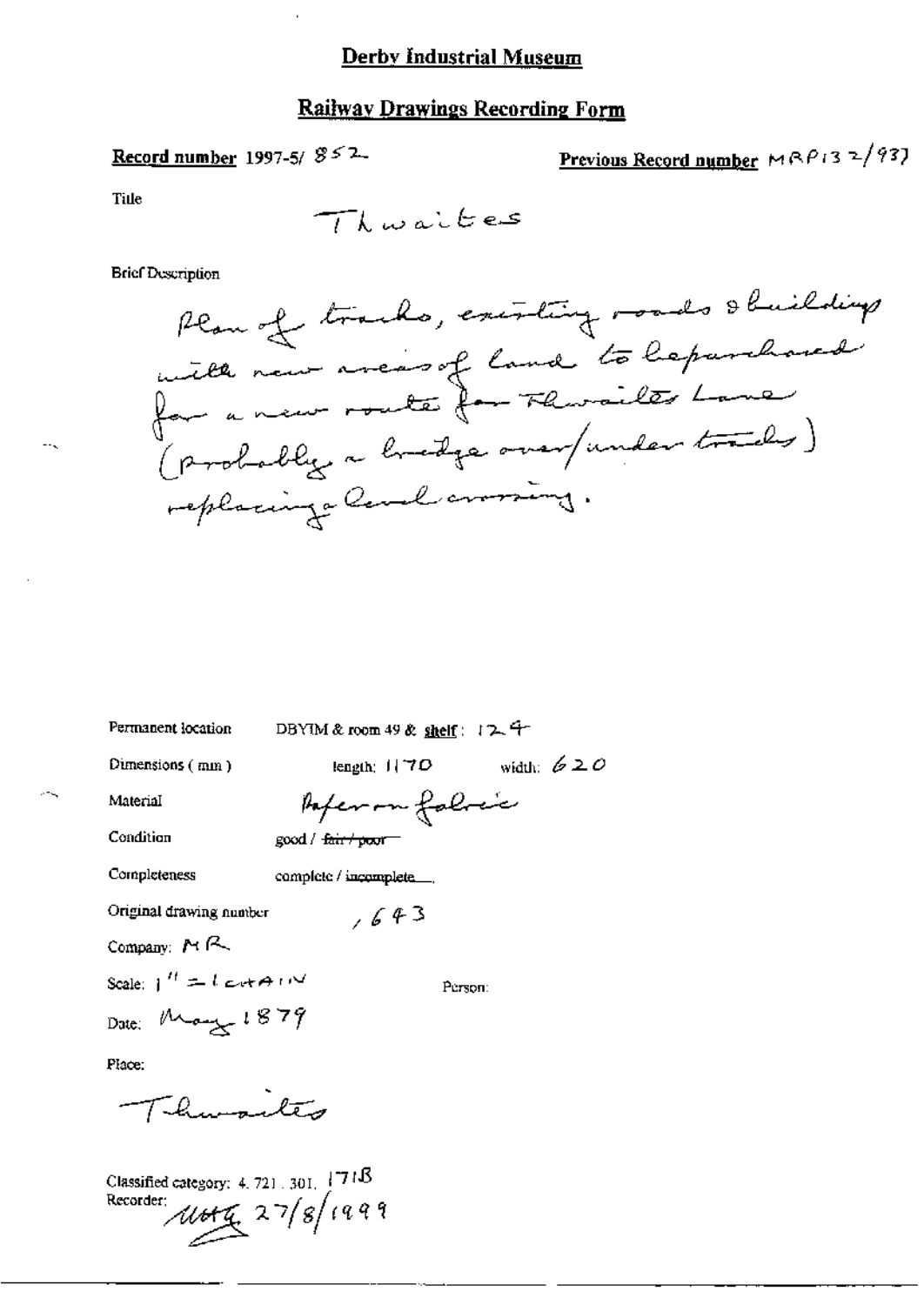# Railway Drawings Recording Form

#### Record number 1997-5/1074-

Previous Record number MRP132/1209

Title  $M - R$ .

 $\sim$ 

KEIQHLE7 NEW 5TH-Tron.

**Brief Description** 

Wwzm f L.....L1»@~w%M1,@,@4MW@¢»-/Zia /V-<,1L@\.¢/CQ@»~J»-]~

| Permanent location                   | DBYIM & room $49$ & shelf:           | 138                                       |
|--------------------------------------|--------------------------------------|-------------------------------------------|
| Dimensions (mm)                      | length: 440                          | width: $405$                              |
| Material                             | Trace & paper out poper in februar   |                                           |
| Condition                            | cod/ fair/ poor brittle profer       |                                           |
| Completeness                         | complete / incomplete                |                                           |
|                                      | Original drawing number $3(9/2.711)$ | 491                                       |
| Company: $M$ $R$                     |                                      |                                           |
| Scale: $1'' = 2C +$                  |                                      |                                           |
| $_{\text{Date}}$ $\frac{1881}{1000}$ |                                      | Person: Architects Office N.D.<br>Develop |
| Place:                               |                                      |                                           |

Kinghley

Classified category: 4, 721 , 301,  $171B$  /  $175'$ Recorder:  $\mu_{\mathcal{U}_\xi}$  25/2/2000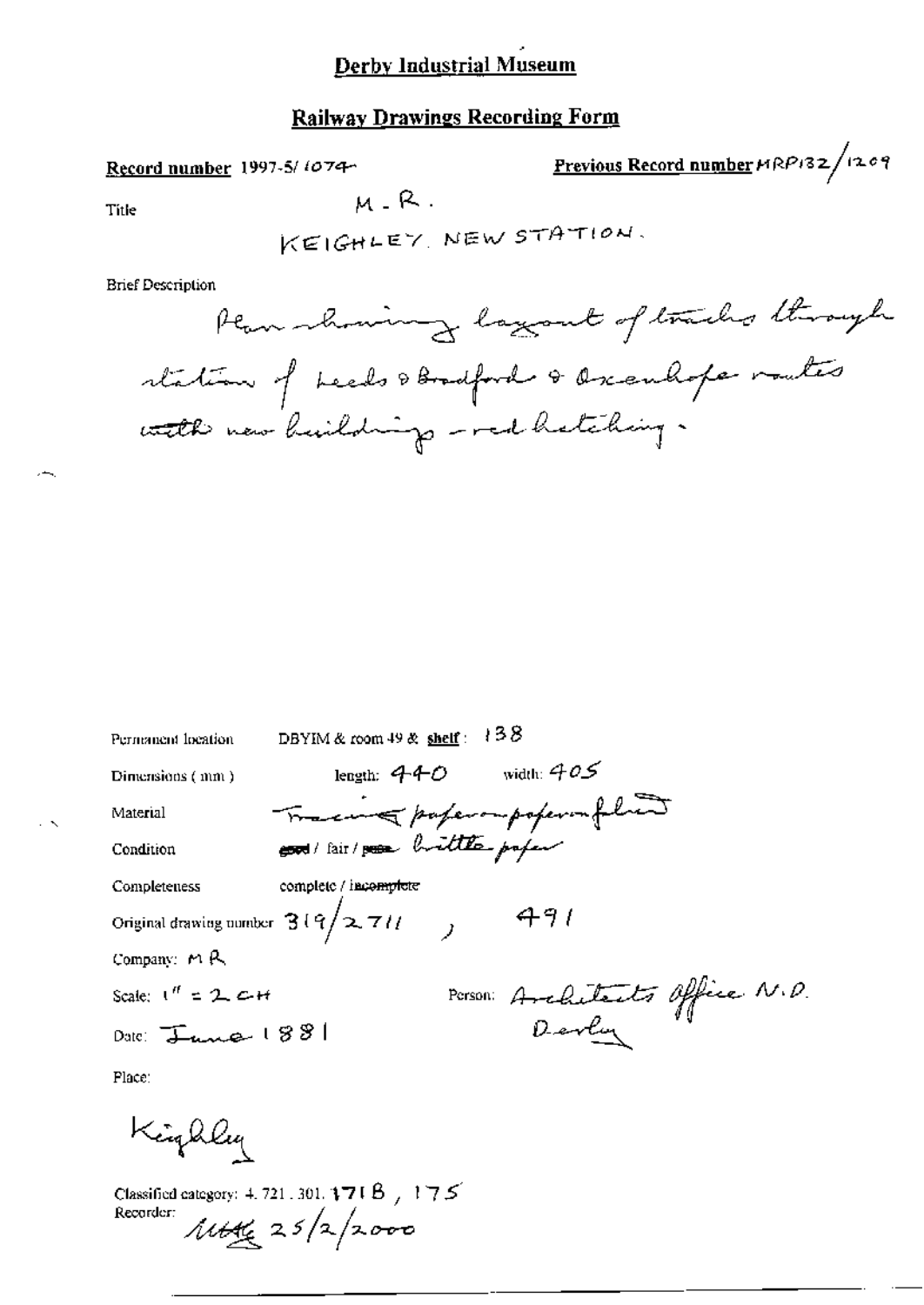Record number 1997-5/ $6$ 10

Previous Record number HRP 132/685

Title

**Brief Description** 



Permanent location

DBYIM & room  $49$  & shelf:  $88$ 

Dimensions (mm)

length:  $1540$  width:  $335$ 

 $,644$ 

Material Condition

Paper on follow good / latt TDOT

Completeness

complete / incomplete-

Original drawing nember

Company: MR

Scale:  $1''$  = 30 FEE T Person:

Date: Attor 7581 March 24, 1882

Place:

Keighley

Classified category: 4, 721, 301,  $\overbrace{\leftarrow}$   $\overbrace{\leftarrow}$   $\overbrace{\leftarrow}$  / 7/ $\overline{\beta}$ Recorder:  $444\frac{18}{4}$ 18/2/1998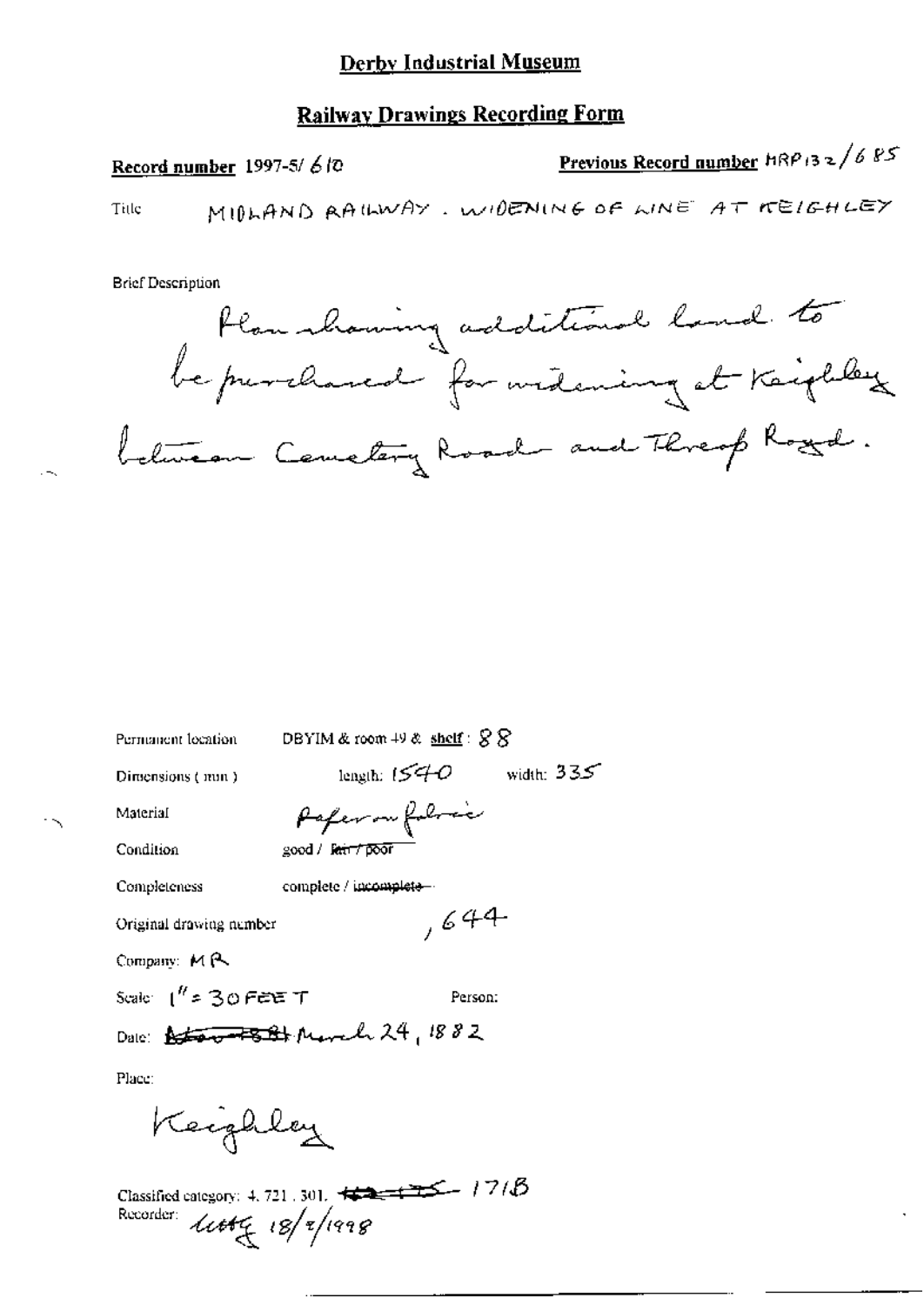# **Railway Drawings Recording Form**

Record number 1997-5/ 598

Previous Record number MRP132/673

Title

Keizaley Improvement

**Brief Description** 

Elevations Quartito of and viadual at reighly. Some necessarements  $\overline{(\overline{a})}$ 

DBYIM & room 49 &  $\text{shelf}: \mathcal{B}$   $7$ Permanent location length:  $2100$  width:  $040$ Dimensions (nun.) Paper on folocce Material Condition good / fair / poor

complete / incomplete-Completeness

Original drawing number  $\rho$  (+ 93/2-70-7

Company: M R Scale:  $\int_{0}^{\infty}$  = 8 FEET

Person:

Date:

Place<sup>®</sup>

Kecqaley

Classified category: 4, 721, 301. +222-+222- (7) B Recorder:  $MNQ$  4/9/1998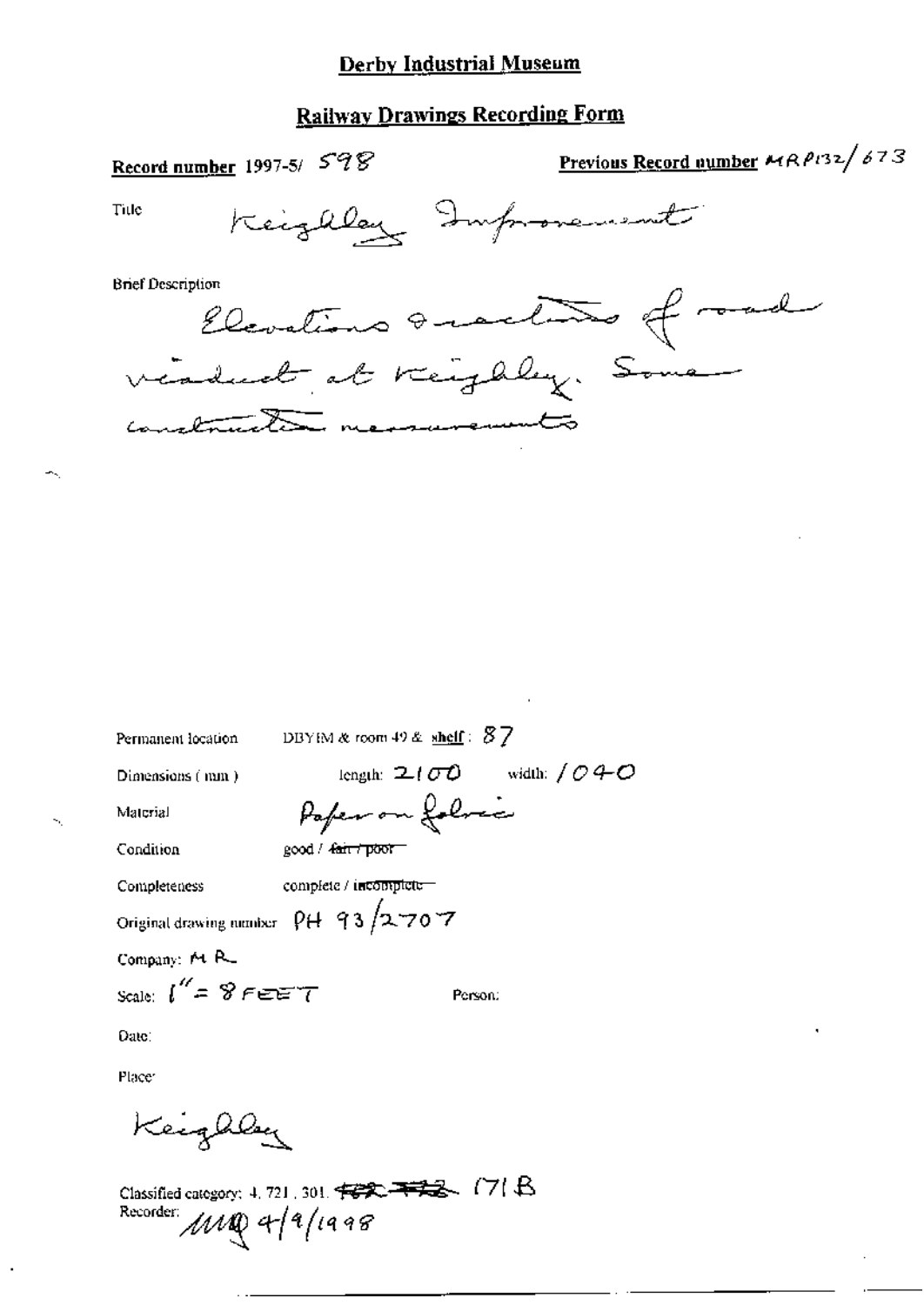#### **Railway Drawings Recording Form**

Previous Record number MRP132/715 Record number 1997-5/636.  $\ell \rightarrow 6$ KEIGHLEY Title QUEENS HOTEL **Brief Description** Six copies of plan of floor layant of hotel on correr of Dollar Lane.

Permanent location

DBYIM & room 49 & shelf:  $89$ 

Dimensions (mm)

length:  $870$  width: 480

Person.

Material

Condition

good / fairt pont

Completeness

complete <del>/ incomplete</del>

Paper

Original drawing number  $\overline{IX}$  29

Company: MR

Scale:  $t'' = \mathcal{D}$ FEET

Date:  $3546/89/$ 

Place:

Kengaley

Classified category: 4, 721, 301,  $175^{\circ}$   $8$ Recorder:

 $\mu_{\mathcal{H}}$  a/io/1998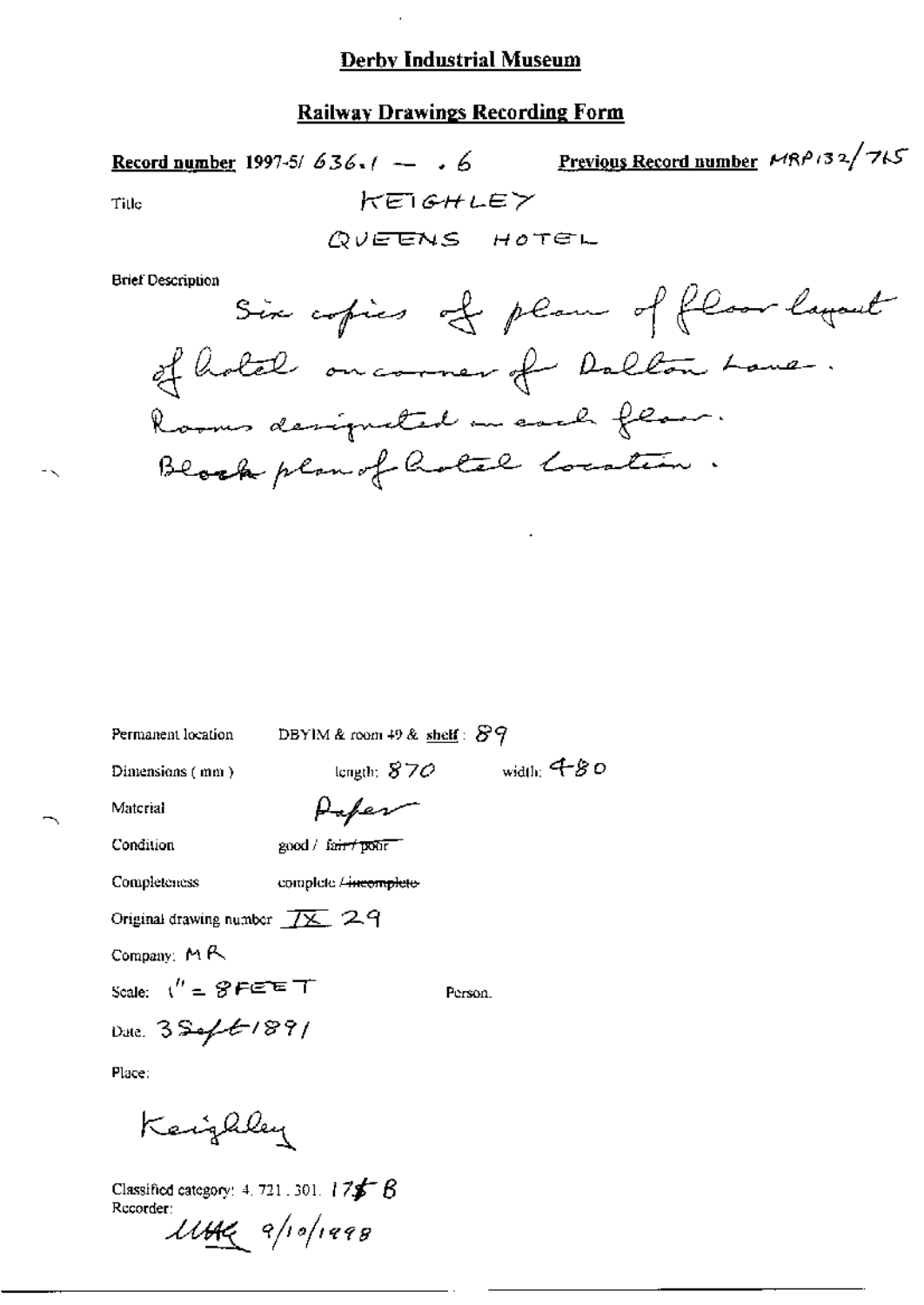#### **Railway Drawings Recording Form**

Record number 1997-5/ $52$ 

Previous Record number  $MRP/32$  /  $S55$ 

Title

Section of Lawkhelma Lane

KEIGHLEY

**Brief Description** 



Permanent location

DBYIM & room 49 & shelf:  $93$ 

Dimensions (mm)

length:  $870$  width:  $470$ 

Material

Condition

Paper on fabric good / fair+poor

Completeness complete / incomplete

Original drawing number  $319/27099$ 

Company: MR

 $H_0R_1Z$ ;  $\frac{q}{r}$  = 40 Feet<br>vert;  $t^n = 10$  Feet Scale: Person: Date:  $(9.2.1883)$ 

Place:

Keighley

Classified category: 4, 721, 301,  $\leftrightarrow$  171 $\beta$ Recorder: Little 19/6/1998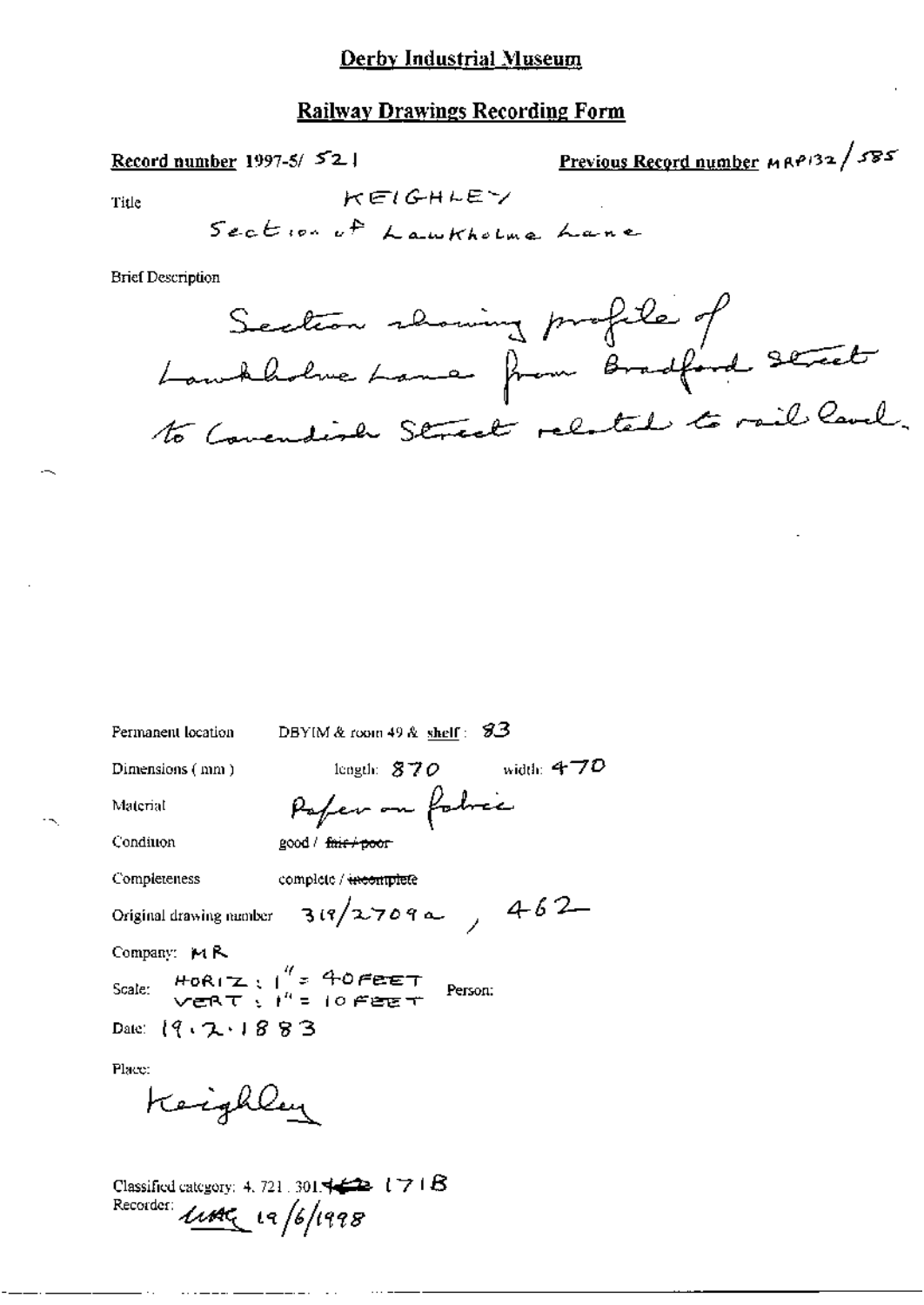Record number 1997-5/ $526.$ 

Previous Record number  $A$ RP132/590

Tule

$$
\mathcal{KE}(\mathcal{GHLEY}
$$

**Brief Description** 

Plan of part of Keighley, Bradford Road / Providence Place / Bolton Love, with avea of land marked in  $red. (best 8191)$ 

Permanent location

DBYIM & room 49 & shelf:  $83$ 

Dimensions (mm)

length:  $655$  width:  $380$ Paperon folice

Condition

Completeness

Material

good / fair + poor

complete / incomplete-

Original drawing number  $R42$ 

Company: MR

Scale:  $1'' = 40$  FeET

Person: CJU

Date:  $N$ -a-v- $1887$ 

Place<sup>-</sup>

Keighley

Classified category: 4, 721, 301,  $\triangleleft$   $\triangleq$   $\triangleq$   $\triangleq$   $\triangleq$ Recorder:  $1145$   $(9/1998)$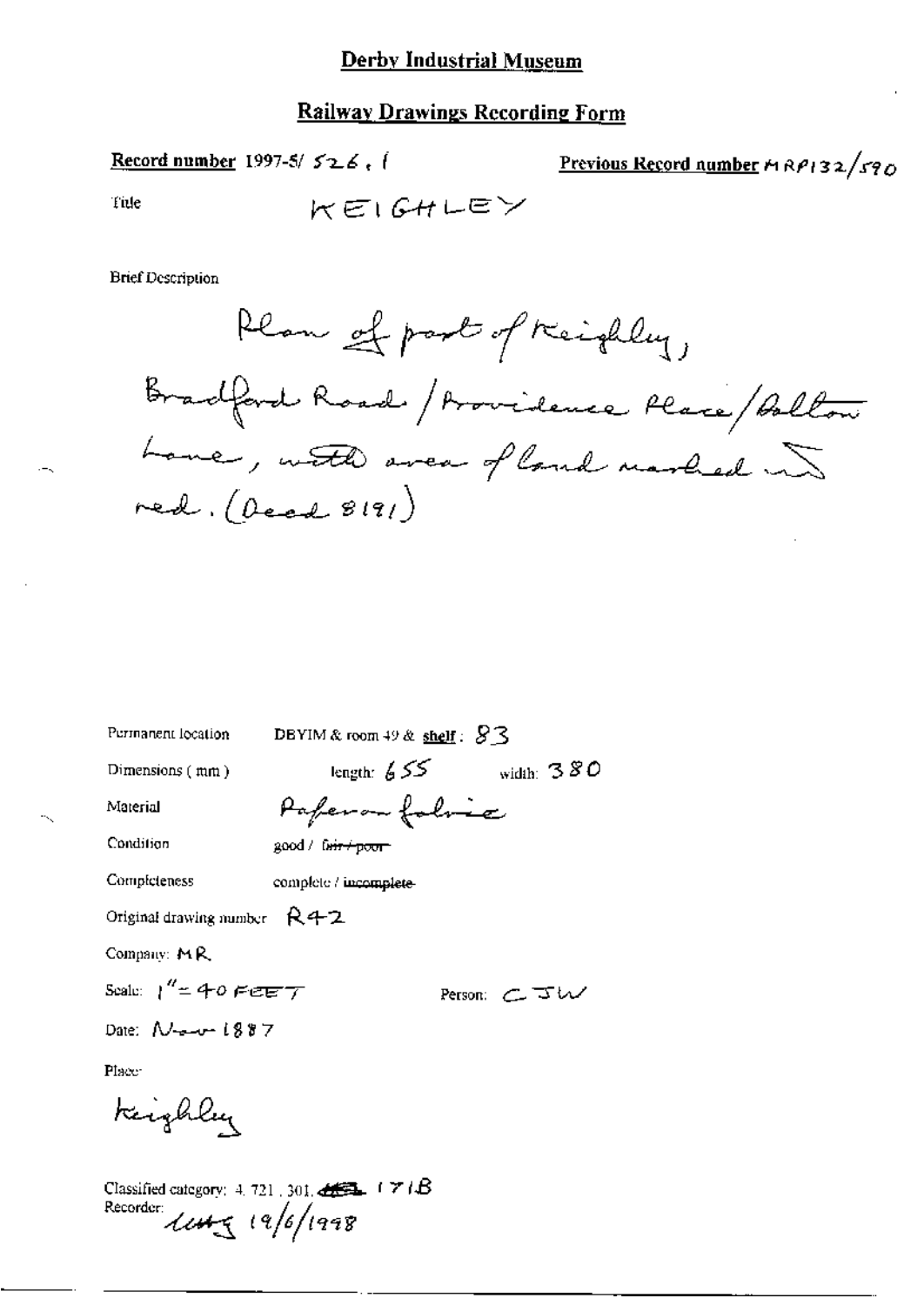Record number 1997-5/ $526.2$ Previous Record number  $r_1R\rho_132/\sqrt{570}$ Title HEIGHLEY

**Brief Description** 

Enlanged plan showing details land owners names.

width:

Person CTW

 $,490$ 

Permanent location

DBYIM & room 49 & shelf:  $83$ 

Dimensions (mm)

length;

Material

Paper on fabric

Condition

good / fair 7 poor

**Completeness** complete / incomplete

Original drawing number  $R$  4-2

Company: M R.

Scale:  $1^{\prime\prime}$  = 10 FEE T

Date:  $Q_{\text{max}}$ , 1887

Place:

Keighley

Classified category: 4-721, 301. 5 171 8 Recorder Luig 19/6/1998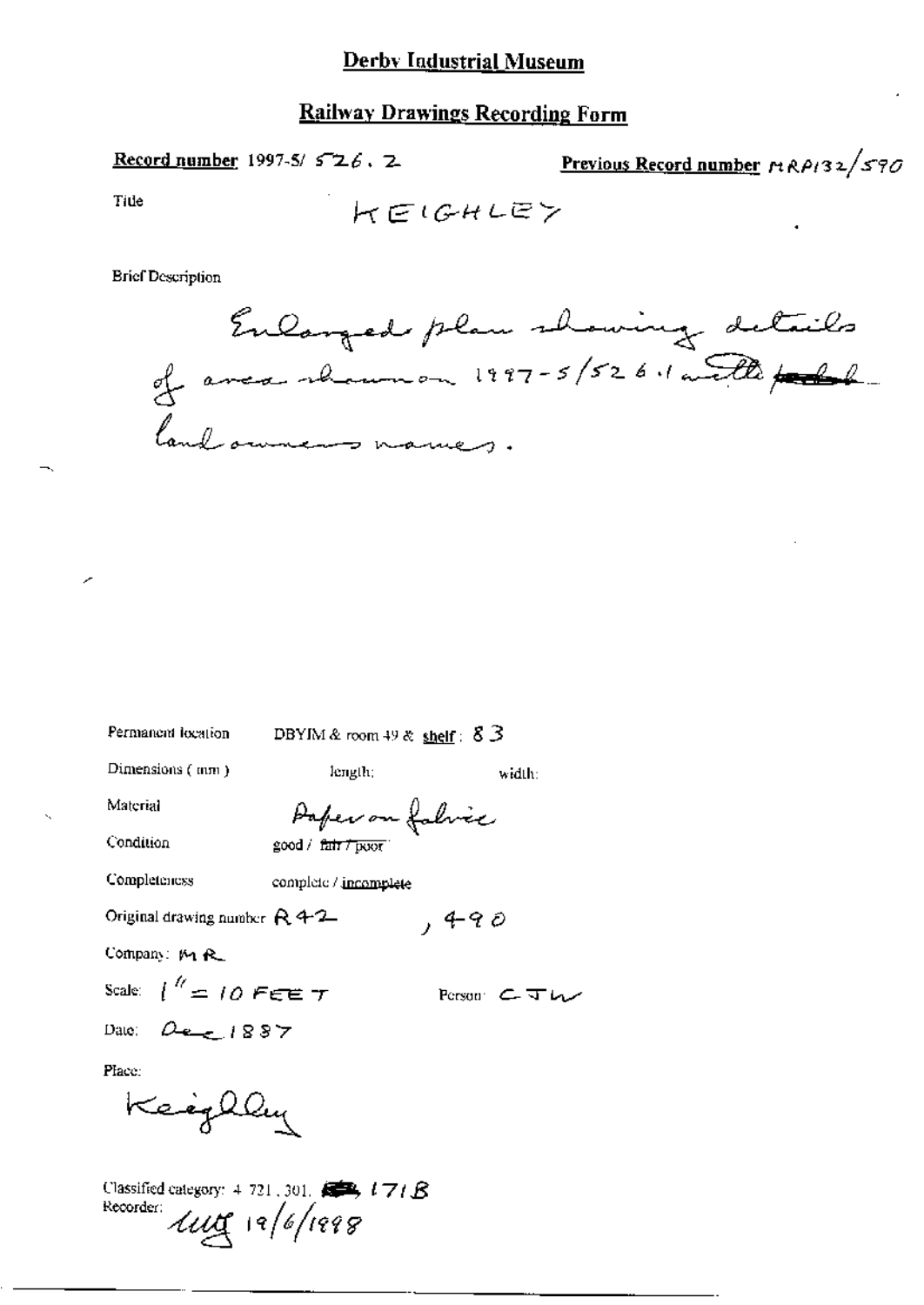## **Railway Drawings Recording Form**

Record number 1997-5/ 432

Previous Record number MRP132/479

Title

**Brief Description** 



| Permanent location<br>DBYIM & room $49$ & shelf: 7 7                                          |
|-----------------------------------------------------------------------------------------------|
| length: $640$ width: $635$<br>Dimensions $(mm)$                                               |
| Material<br>Kapes                                                                             |
| Condition<br>good / fair (poor-                                                               |
| Completeness<br>complete / incomplete                                                         |
| Original drawing number $A301$ , 589                                                          |
| Company: $M$ $R$                                                                              |
| Scale: $1'' = 30FEET$<br>Person: Govetlan                                                     |
| Date: $270$ ck $1865$                                                                         |
| Place:                                                                                        |
| Keighly                                                                                       |
| Classified category: 4, 721, 301, $\pm 6.2$ (7) 1 $\beta$<br>Recorder:<br>$11449 - 13/3/1998$ |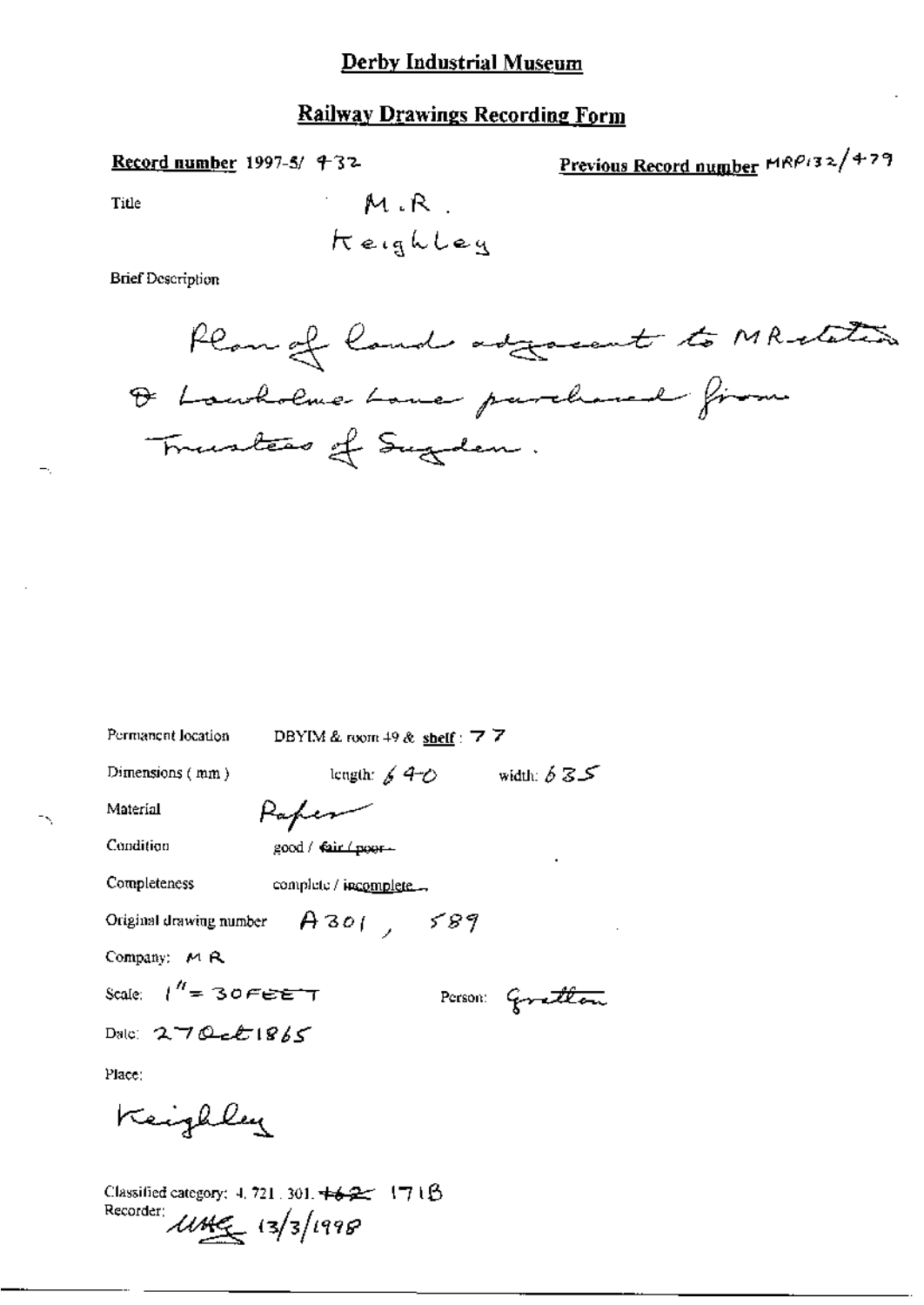#### **Railway Drawings Recording Form**

Previous Record number MRPI32/61 Record number 1997-5/ $66$ In the High Caunt of Justice Title WILBY **Brief Description** MIDLAND RAILWAY COMPANY Plan of tracks, coloured blue, retation buildings Oroadways heliteen Worth Valley S.B O Station S.B. (Approx 180 yards)

Permanent location

DBYIM & room 49 & shelf:  $57$ 

Dimensions (mm)

length,  $750$  width:  $330$ 

685

Person:

Material

Raperon folre good / fair+poor

Condition

Completeness complete / ineomplete

Original drawing number

Company: M R

Scale:  $1'' = 20$ 

Date:

Place:

Keephly

Classified category:  $\pm$  721, 301,  $\pm$  7  $\pm$   $\triangle$ Recorder:  $\text{deg } 4/4/1997$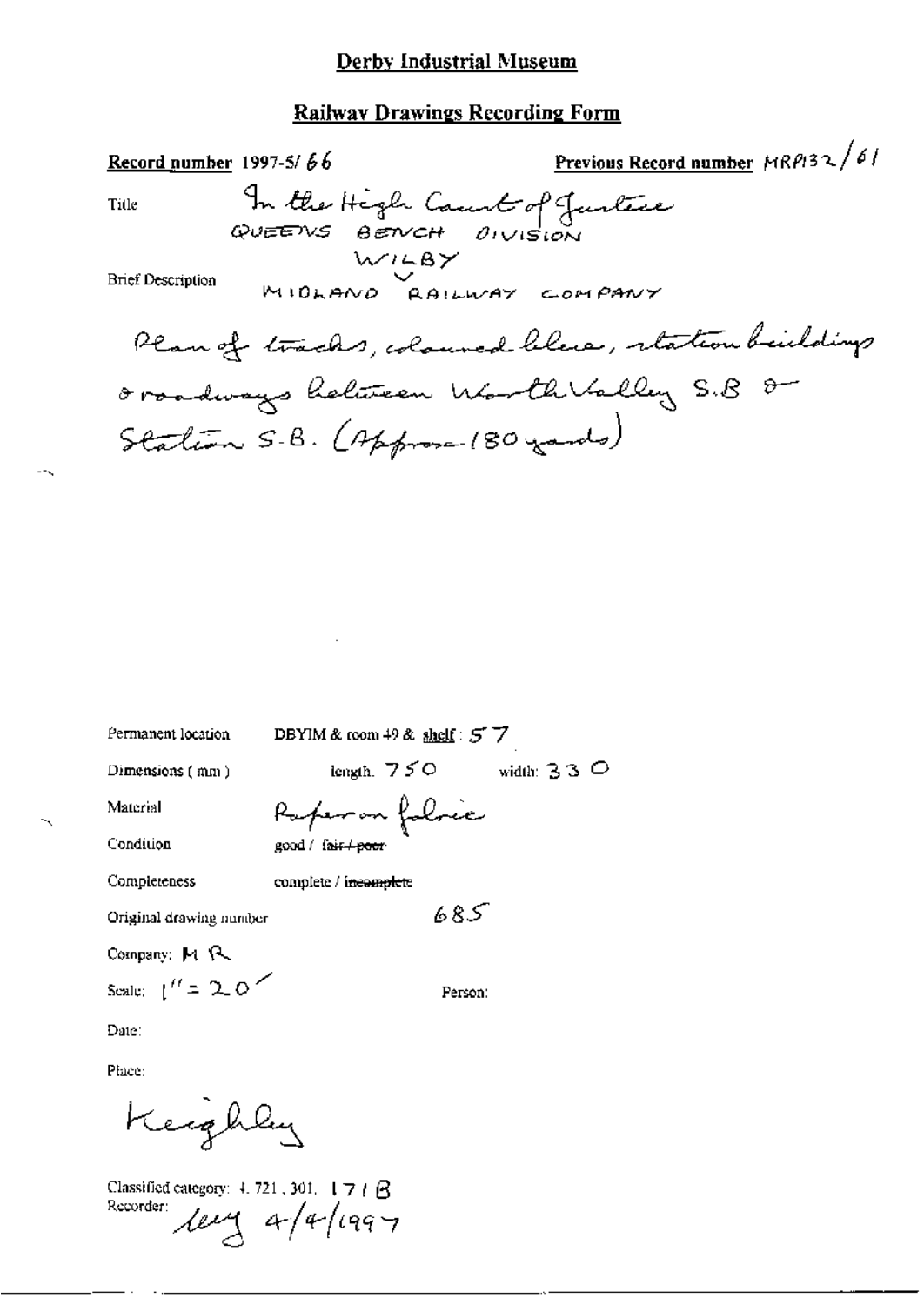#### **Railway Drawings Recording Form**

#### Record number 1997-5/739

Previous Record number HRPI32/827

Title

**Brief Description** 

Rangltraches showing MR bounded in green. Constany adjacent on ment ride, Location - Smittfield. Tennace I Cemetery Lone on Leeds - Shipter route.

Permanent location

DBYIM & room  $49$  &  $\frac{\text{sheff}}{2}$ :  $95$ 

Dimensions (mm)

length;  $775$  width:  $500$ 

Person:  $\subset \neg \neg$ 

Material

Condition Completeness

complete / incomplete

Original drawing number  $\sqrt{7/60}$ 

Company: MR

Scal

$$
|e: |f| = |e_{H}A| \wedge
$$

$$
D_{\text{data}}
$$

$$
\mathbf{A} = \mathbf{A} \mathbf{A}
$$

Date: 
$$
Arct1891
$$

Place:

Keijhley

Classified category: 4.721.301. 171 B Recorder: *Illya* 7/5/1999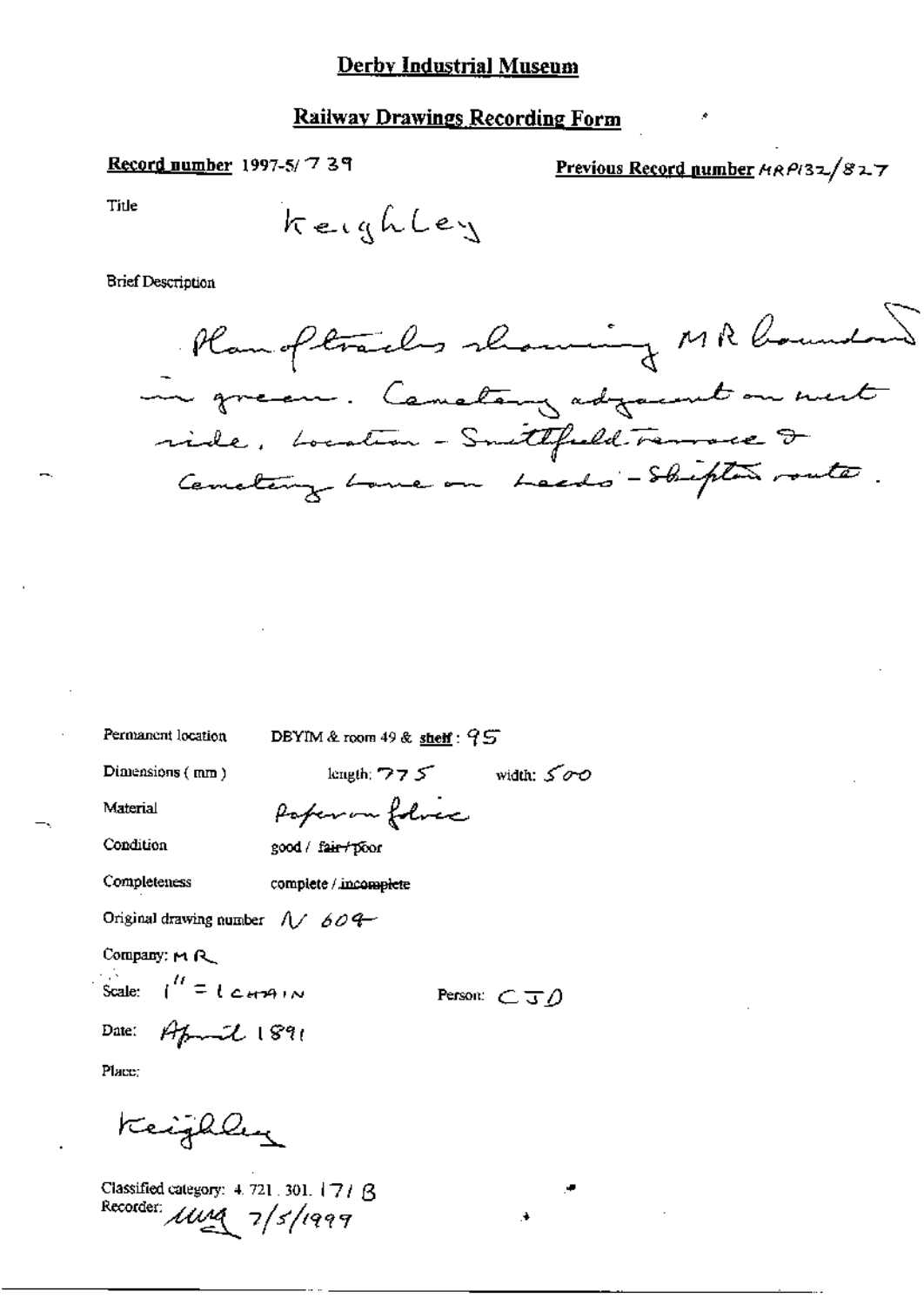## Railway Drawings Recording Form

Record number 1997-5/743

 $\frac{1827}{255}$ Previous Record number  $HRP$ +32/

Title

 $\sigma$  in

$$
U\subset\mathcal{T}\cup\mathsf{E}\mathcal{V}
$$

**Brief Description** 

Permanent location

DBYIM & room 49 & shelf:  $95$ 

Dimensions (mm)

length:  $\bigcirc$  /5 width: 470 Paper on following

Condition

Material

good / fair / poor

Completeness

complete / incomplete-

Original drawing number

Company: MR

Scale:  $\binom{n}{k} = \binom{n}{k}$   $\in$  HA (rX

Person:  $\subset \cup$  J

 $,266$ 

Date: April 3, 1879 Place:

Wollay

Classified category: 4, 721, 301, 17 | B Recorder  $\mu$  $\mu$  | 4/5/1999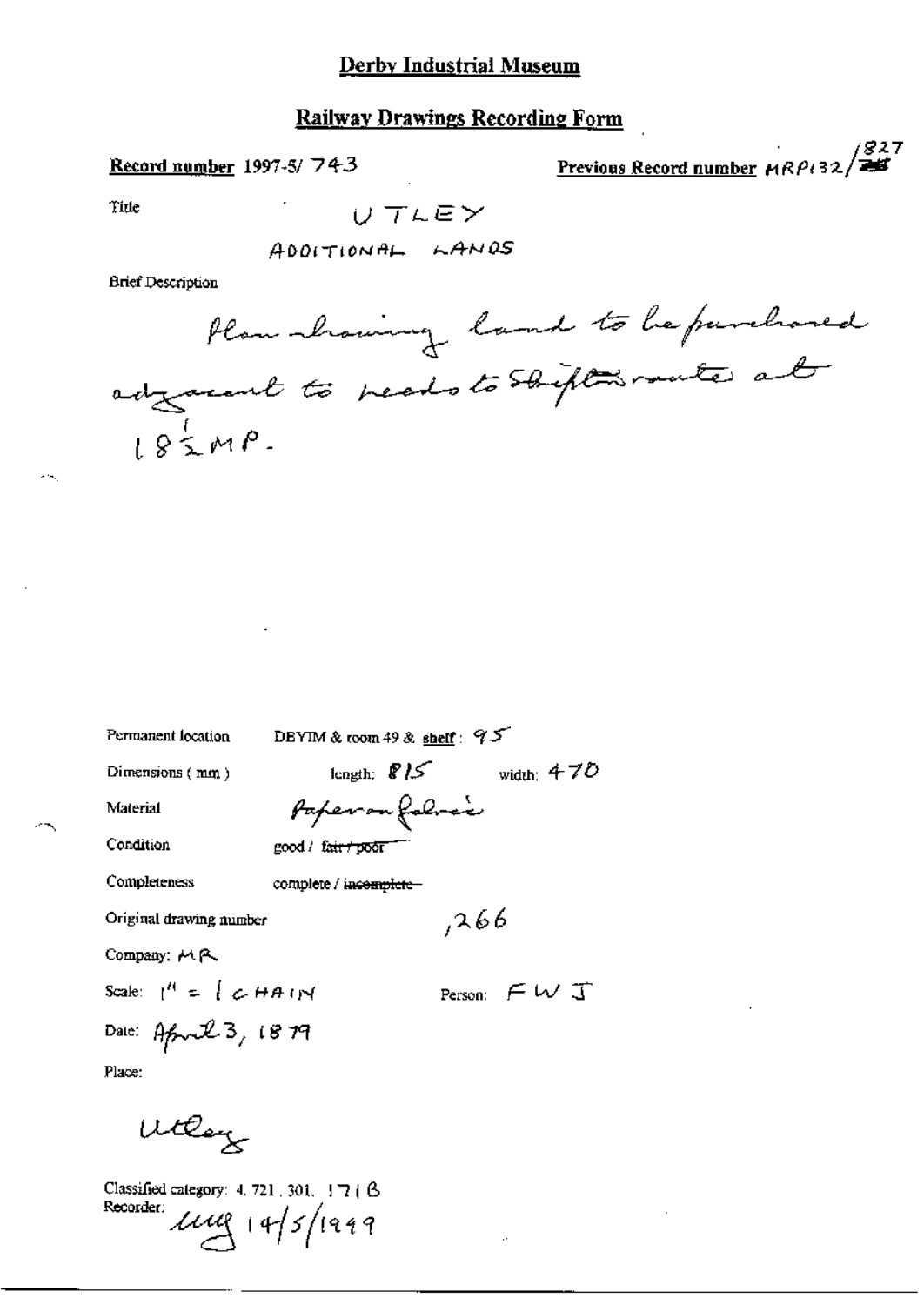# **Railway Drawings Recording Form**

Previous Record number $\mu$ R $\mu$ 32/851 Record number 1997-5/764 West Riding of the County of York Title Parish of Kildwick Township of Steeton with Eastburn **Brief Description** Plan showing land adjacent to

| Permanent location                  | DBYIM & room $49$ & shelf: 97                 |
|-------------------------------------|-----------------------------------------------|
| Dimensions $(mn)$                   | length: $650 -$<br>width: $475$               |
| Material                            | Paper on folice                               |
| Condition                           | good / fair poor                              |
| Completeness                        | complete <del>/ incomplete</del>              |
| Original drawing number             | 7(83)                                         |
| Company: <i>四</i> 尺                 |                                               |
| Seale: $\int''=\int$ $\epsilon$ HAM | Person: $\mathcal{L} \mathcal{I} \mathcal{D}$ |
| Date: May 1887                      |                                               |

Place:

 $\sim$ 

Steelon

Classified category: 4, 721, 301, [7] B Recorder:

 $1000 \times 28$ /1999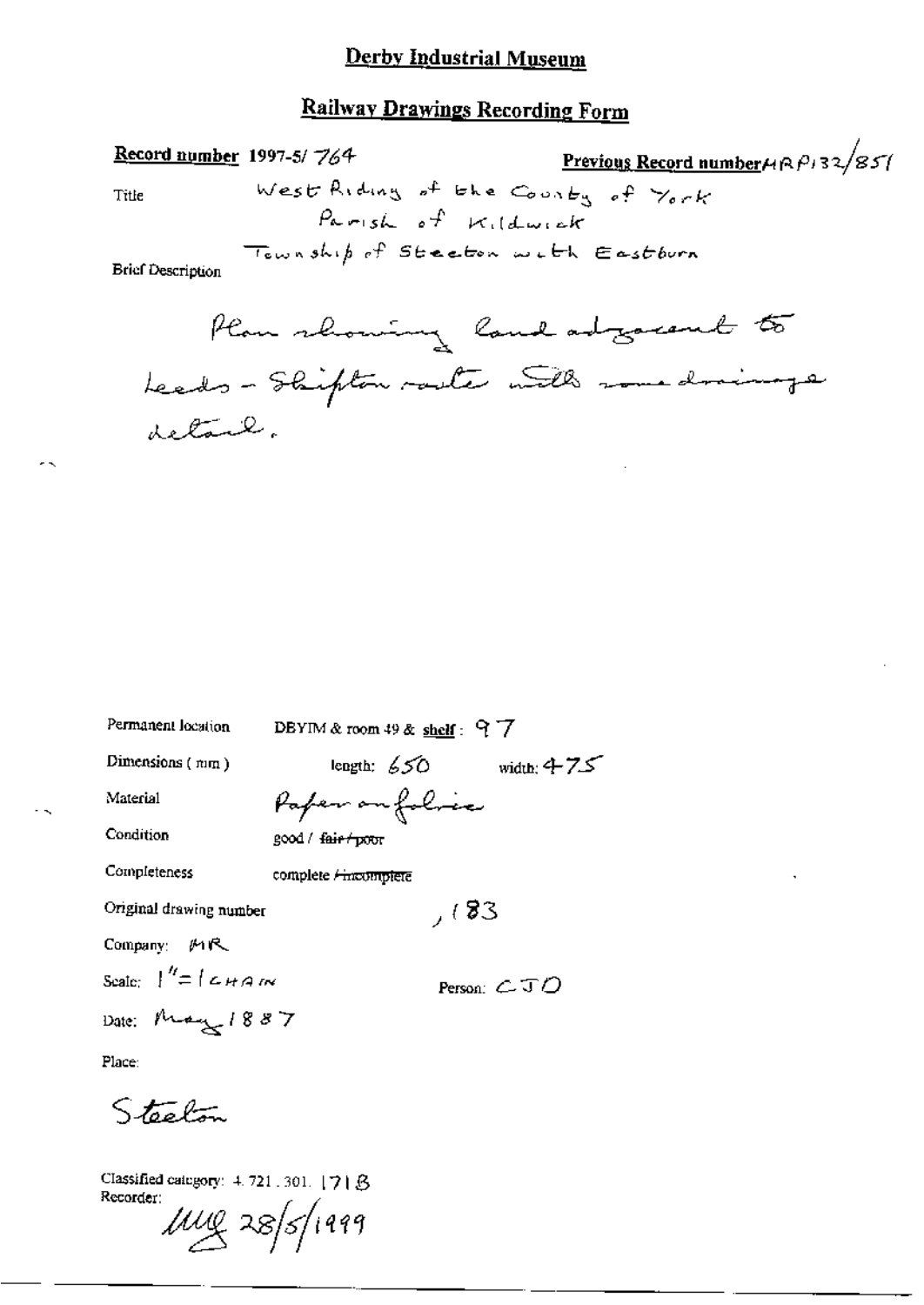Record quumber 1997-5/730, 
$$
[-, 4]
$$

Previous Record number  $MRP(32/85)$ 

Title

**Brief Description** 

4 Octuance survey met cover<br>of Skipton. Leads & Bradford Railway Gateusian shown on  $S_{back}$ 3.

Permanent location

DBYIM & room 49 & shelf:  $95$ 

Dimensions (mm)

length:  $104 - C$ width:  $\neg$  ( O

Person:

Material

Paper

Condition

good / fatt / poor

Completeness

complete / incomplete-

Original drawing number

 $,690$ 

Company:

Scale:  $1'' = 88$  PEET

 $1852$ Date:

Place:

Shipton

Classified category: 4, 721 . 301, 1716 Recorder:

 $\mu$  $\mu$   $\alpha$   $\beta$  /1999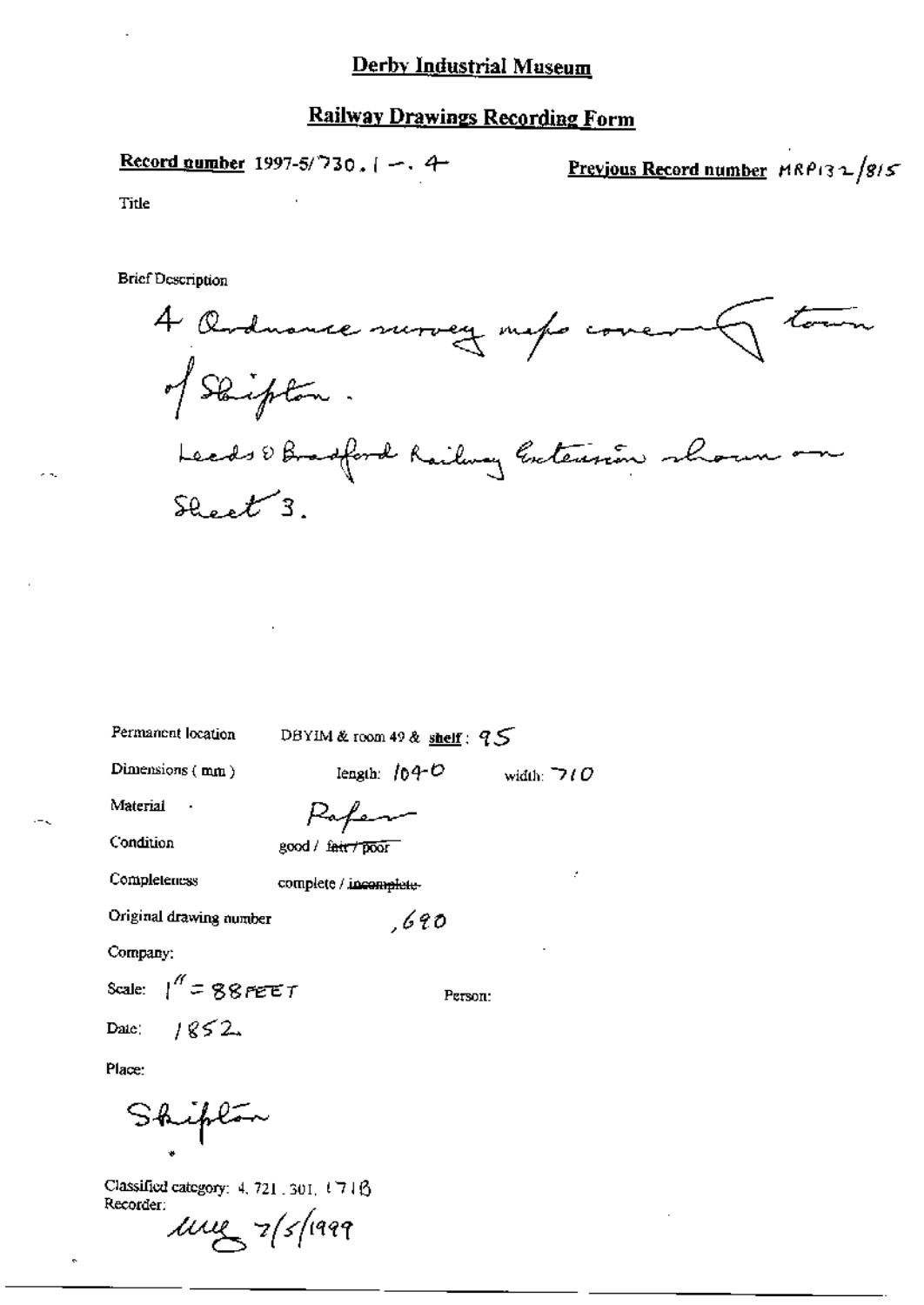#### **Railway Drawings Recording Form**

#### Record number 1997-5/830

Previous Record number  $MRP/32/353$ 

Title

**Brief Description** 



| Permanent location |  |
|--------------------|--|
|                    |  |

DBYIM & room 49 & shelf.  $10^{-2}$ 

Dimensions (mm)

Pofer on folice

Ġ.

Condition

Material

Completeness

complete / incomplete

good / Tair / poor

Original drawing number

Company: A.C.

Seale:

Person:

 $, 82$ 

length:  $2280$  width:  $775$ 

Place:

Date:

hipton

Classified category: 4, 721, 301,  $-1718$ Recorder Usef 6/8/1999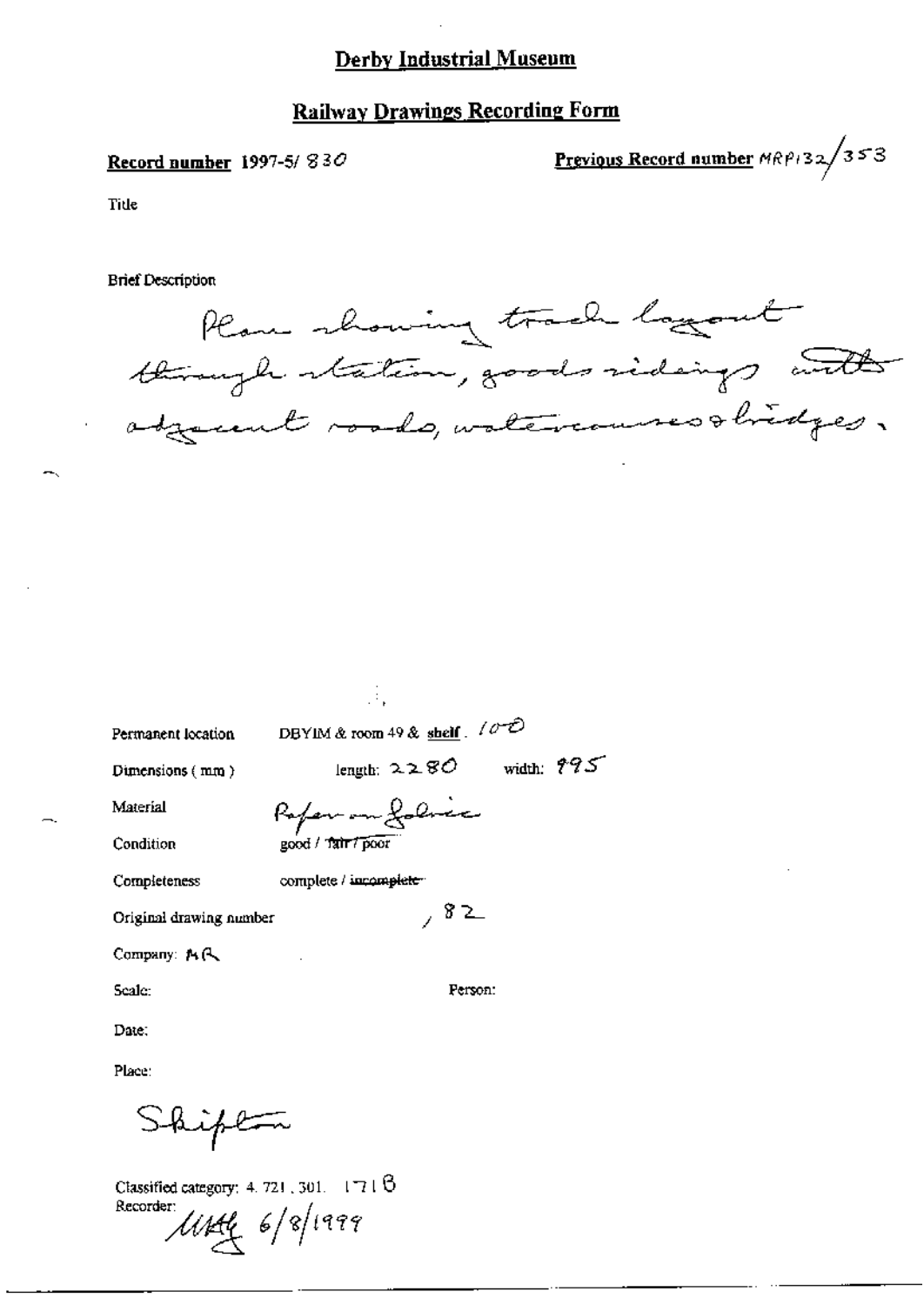# **Railway Drawings Recording Form**

### Record number  $1997-5/3$ <sub>1</sub>8

Previous Record number MRP132/357

Title

SKIPTON

**Brief Description** 

Permanent location

DBYIM & room 49 & shelf: 7

Dimensions (mm)

length:  $315$  width:  $315$ 

Person:

Tracing fabric good / <del>Jair / poor</del>

Condition

Material

Completeness complete / jaemnplete ---

Original drawing number

Company: MR

Scale:  $I'' = 4 - C$  FEET

Date:

Place:

Shipton

Classified category: 4, 721, 301,  $\overline{\overline{G}}$   $\overline{\overline{G}}$   $\overline{G}$   $\overline{G}$   $\overline{G}$ Recorder:  $\mu$ ttlg 23.1.98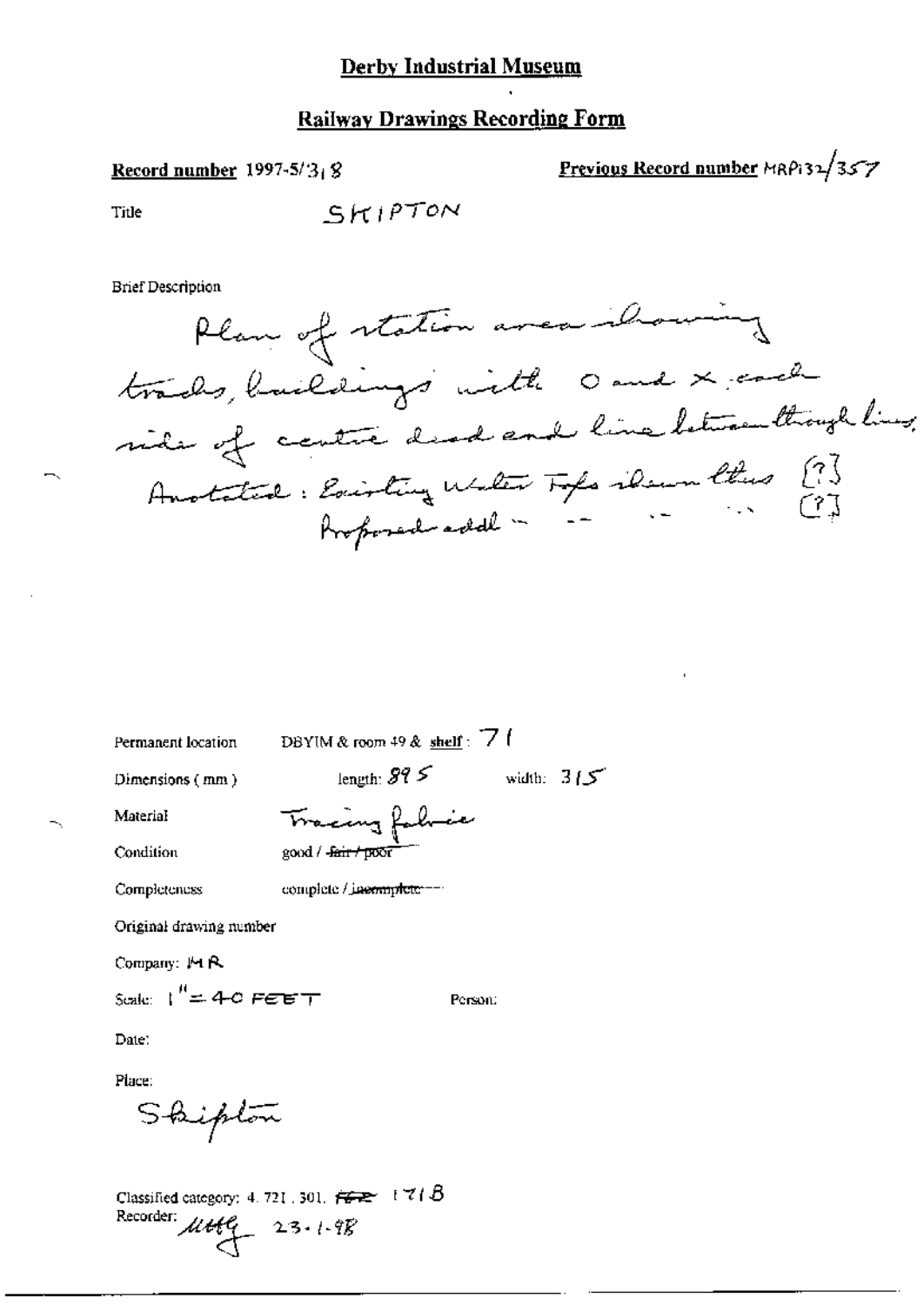### Record number 1997-5/ $6/6$

# Previous Record number MRP132/692

Title

**Brief Description** 

DBYIM & room 49 & shelf :  $SP$ Permanent location length:  $70-0$  width:  $4-80$ Dimensions (mm) paper on folice Material Condition good / fair /-poor-Completeness complete / mcomplete- $, 43$ Original drawing number Company:  $MR$ Scale:  $1'' = 1$  chain Person:  $C \subseteq D$ Date: april 91<br>Place: Shipton

Classified category: 4.721.301. +62 17\$B<br>Recorder:  $\mathcal{U}$  HC 18/9/1998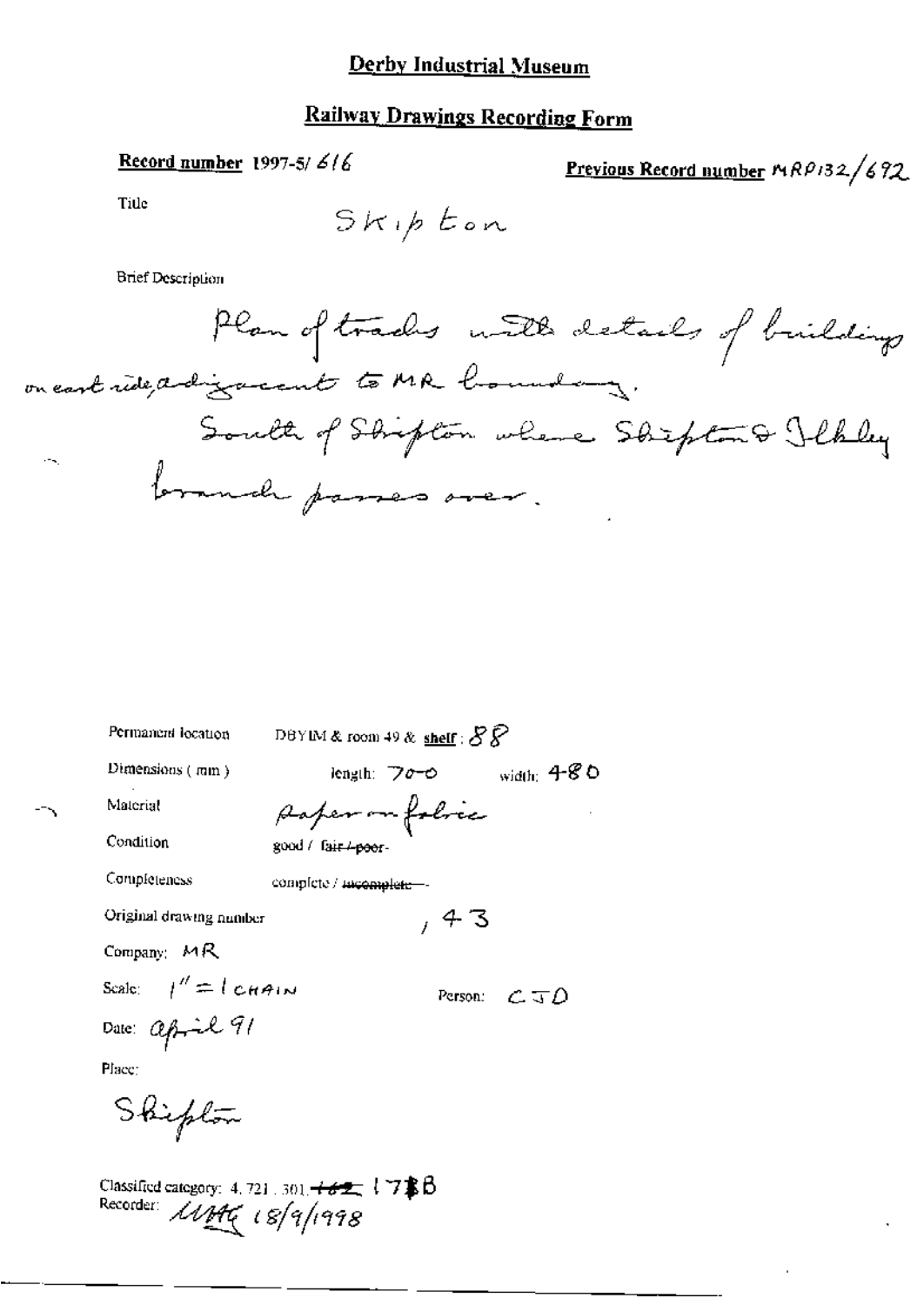#### **Railway Drawings Recording Form**

#### Record number 1997-5/ $4-0.5$

Previous Record number 1980132449

Title

**Brief Description** 



Permanent location

DBYIM & room 49 & shelf:  $76$ 

Dimensions (mm)

length:  $470$ width:  $460$ 

Person:

Material

Paper on folice good / fair / poor

Condition

Completeness complete / incomplete

Original drawing number  $S S l^{a} H$   $I S S l$ 

Company: WR

Scale:  $1'' = 40$ FEET

Date:

Place:

Shupton

Classified category: 4, 721, 301,  $\kappa_{\mathcal{B}}$  (71. $\beta$ ) Recorder:  $1166$  24/2/98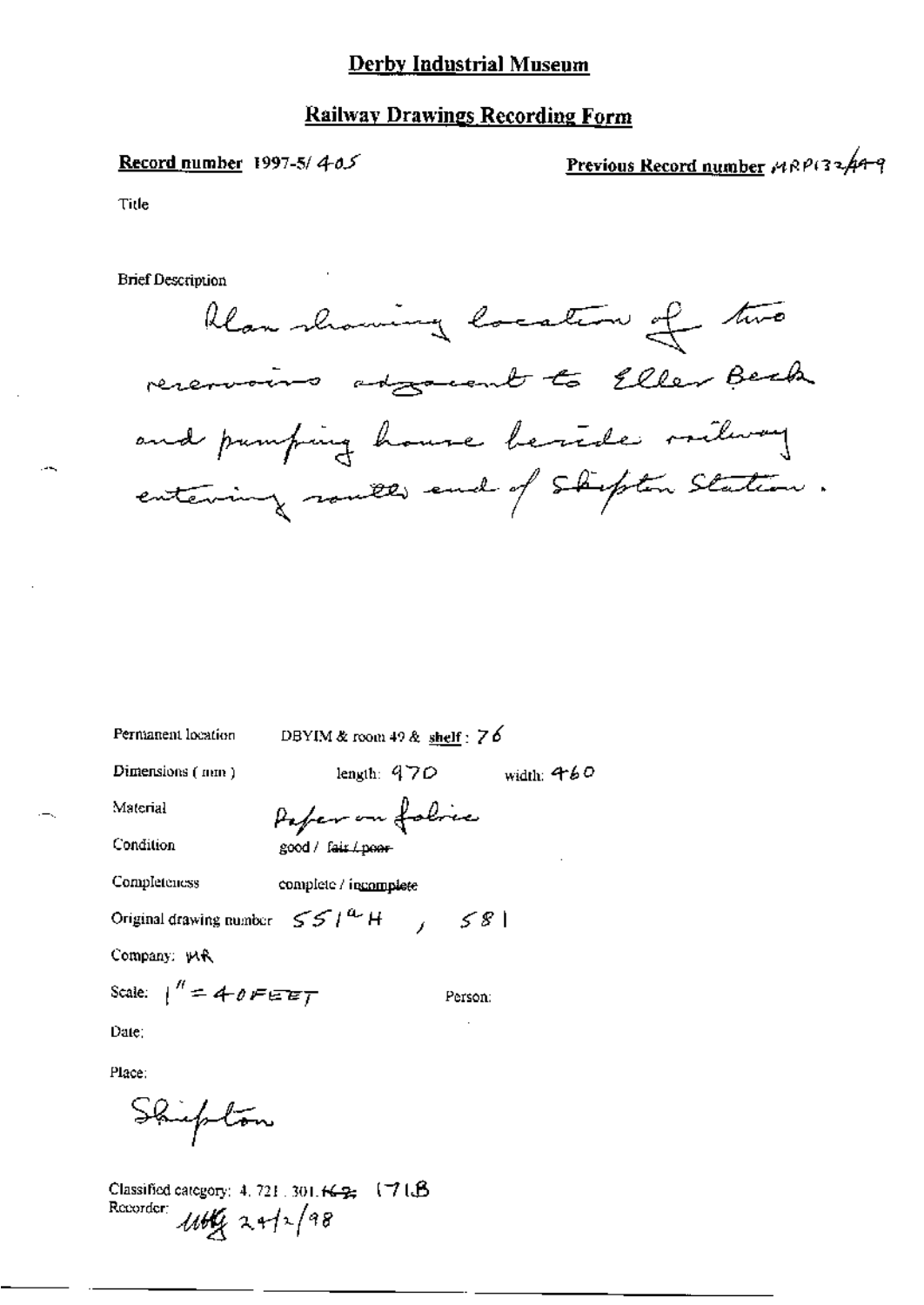Record number 1997-5/363

Previous Record number HRP132/407

 $\overline{a}$ 

Title

 $\cdots$ 

**Brief Description** 

Permanent location

DBYIM & room 49 & shelf:  $74$ 

754

Dimensions (mm)

length:  $62.0$  width:  $505$ 

Paper

Condition

Material

good / fair / poor

Completeness

complete / incomplete.

Original drawing number

Company: MR

Scale:  $\int^{\prime\prime} = \int c \sinh w$ 

Person:  $\beta W$ 

Date: April 27, 1875

Place:

 $\cdot$   $\cdot$ 

Shipton

Classified category: 4.721.301.  $\overline{=}$  +718<br>Recorder:  $\mu$ UCL  $17/2$  48